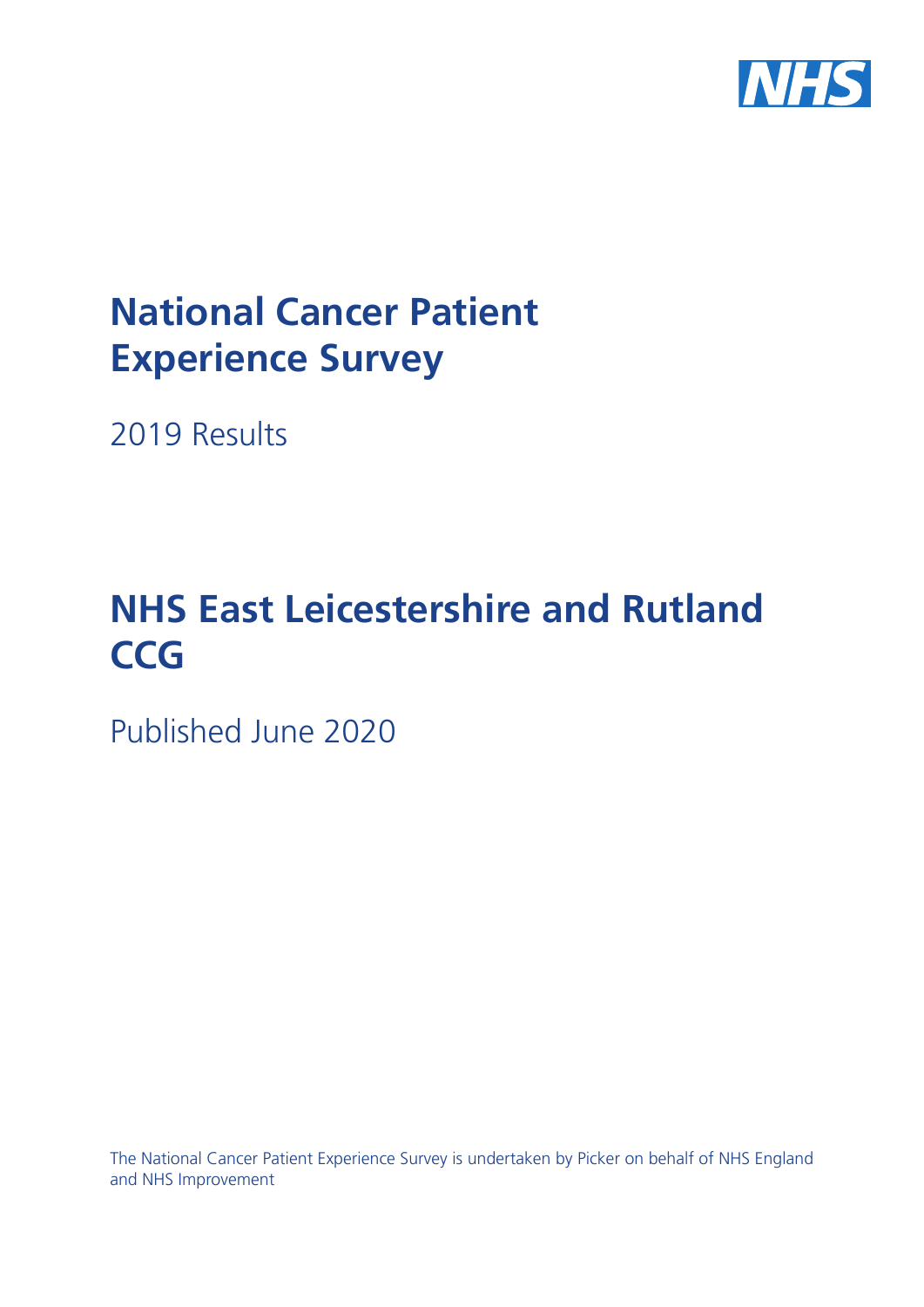# **Executive Summary** Case Mix Adjusted scores

#### **Cancer Dashboard Questions**

The following seven questions are included in phase 1 of the Cancer Dashboard developed by Public Health England and NHS England:

Q61. Patient's average rating of care scored from very poor to very good

| $\Omega$ | 2                                                             | 3 | 4 | 5 | 6 | 7 | 8   | 9 | 10                                                                                            |
|----------|---------------------------------------------------------------|---|---|---|---|---|-----|---|-----------------------------------------------------------------------------------------------|
|          |                                                               |   |   |   |   |   | 8.8 |   |                                                                                               |
|          |                                                               |   |   |   |   |   |     |   | Q18. Patient definitely involved as much as they wanted in decisions about care and treatment |
|          |                                                               |   |   |   |   |   |     |   | Q19. Patient given the name of a CNS who would support them through their treatment           |
|          | Q20. Patient found it very or quite easy to contact their CNS |   |   |   |   |   |     |   |                                                                                               |
|          |                                                               |   |   |   |   |   |     |   | Q39. Patient always felt they were treated with respect and dignity while in hospital         |
|          | leaving hospital                                              |   |   |   |   |   |     |   | Q41. Hospital staff told patient who to contact if worried about condition or treatment after |
| 61%      | treatment                                                     |   |   |   |   |   |     |   | Q55. General practice staff definitely did everything they could to support patient during    |

#### **Questions Outside Expected Range**

|                                                                                                                    |            | Case Mix Adjusted Scores   |                            |                   |
|--------------------------------------------------------------------------------------------------------------------|------------|----------------------------|----------------------------|-------------------|
|                                                                                                                    | 2019 Score | Lower<br>Expected<br>Range | Upper<br>Expected<br>Range | National<br>Score |
| Q35. All hospital staff asked patient what name they prefer to be called by                                        | 80%        | 62%                        | 79%                        | 71%               |
| Q40. Patient given clear written information about what should or should not do after<br>leaving hospital          | 92%        | 81%                        | 90%                        | 86%               |
| [Q41. Hospital staff told patient who to contact if worried about condition or treatment after<br>leaving hospital | 97%        | 91%                        | 97%                        | 94%               |
| Q44. Cancer doctor had the right documents at patient's last outpatient appointment                                | 98%        | 94%                        | 98%                        | 96%               |
| Q49. Beforehand patient completely had all information needed about chemotherapy<br>treatment                      | 89%        | 80%                        | 89%                        | 84%               |
| O54. GP given enough information about patient's condition and treatment                                           | 98%        | 93%                        | 97%                        | 95%               |

|                                                                                        |            | Case Mix Adjusted Scores   |                            |                   |
|----------------------------------------------------------------------------------------|------------|----------------------------|----------------------------|-------------------|
|                                                                                        | 2019 Score | Lower<br>Expected<br>Range | Upper<br>Expected<br>Range | National<br>Score |
| <b>Q32.</b> Patient's family or someone close definitely felt able to talk to a doctor | 63%        | 66%                        | 78%                        | 72%               |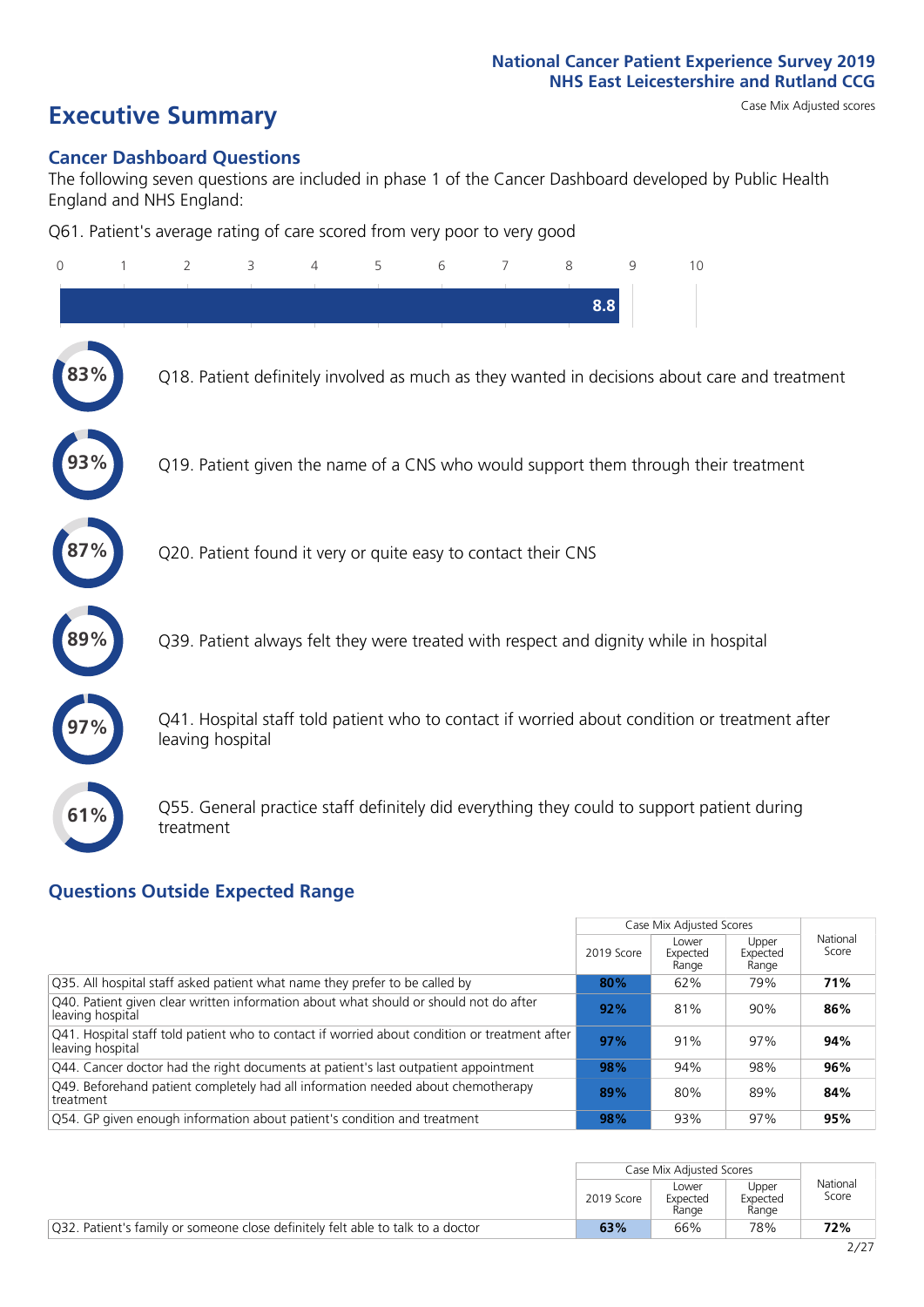# **Introduction**

The National Cancer Patient Experience Survey 2019 is the ninth iteration of the survey first undertaken in 2010. It has been designed to monitor national progress on cancer care; to provide information to drive local quality improvements; to assist commissioners and providers of cancer care; and to inform the work of the various charities and stakeholder groups supporting cancer patients.

The survey was overseen by a national Cancer Patient Experience Advisory Group. This Advisory Group set the principles and objectives of the survey programme and guided questionnaire development. The survey was commissioned and managed by NHS England. The survey provider, Picker, is responsible for designing, running and analysing the survey.

The 2019 survey involved 143 NHS Trusts. Out of 111,366 people, 67,858 people responded to the survey, yielding a response rate of 61%.

# **Methodology**

#### **Eligibility, fieldwork and survey methods**

The sample for the survey included all adult (aged 16 and over) NHS patients, with a confirmed primary diagnosis of cancer, discharged from an NHS Trust after an inpatient episode or day case attendance for cancer related treatment in the months of April, May and June 2019. The fieldwork for the survey was undertaken between December 2019 and March 2020.

As in the previous four years, the survey used a mixed mode methodology. Questionnaires were sent by post, with two reminders where necessary, but also included an option to complete the questionnaire online. A Freephone helpline and email was available for respondents to opt out, ask questions about the survey, enable them to complete their questionnaire over the phone and provide access to a translation and interpreting facility for those whose first language was not English.

#### **Case-mix adjustment**

Both unadjusted and adjusted scores are presented in this report. Case-mix adjusted scores allows us to account for the impact that differing patient populations might have on results. By using the case-mix adjusted estimates we can obtain a greater understanding of how a CCG is performing given their patient population. The factors taken into account in this case-mix adjustment are gender, age, ethnic group, deprivation, and tumour group.

#### **Scoring methodology**

Fifty-two questions from the questionnaire are scored as these questions relate directly to patient experience. For all but one question (Q61), scores are presented as the percentage of positive responses out of all scored responses. For Q61, respondents rate their overall care on a scale of 0 to 10, of which the average was calculated for this question's presented score. The percentages in this report have been rounded to the nearest percentage point. Therefore, in some cases the figures do not appear to add up to 100%.

#### **Statistical significance**

In the reporting of 2019 results, appropriate statistical tests have been undertaken to identify unadjusted scores for which the change over time is 'statistically significant'. Thirty-seven scored questions in 2019 have been compared with those of 2018 and a statistically significant change between the two years has been reported where identified.

For the scored questions that are comparable beyond 2018, statistically significant change over the five years has also been reported where identified. A statistically significant difference means that the change in the result is very unlikely to have occurred by sampling variation.

#### **Suppression**

#### **Question-level suppression**

For scores where the base size per question is  $<$ 21, the score will be suppressed and replaced with an asterisk (\*). The base size will include neutral response options.

#### **Double suppression**

If any group within a particular sub-group breakdown (such as the tumour group breakdown) has <21 responses, then the figure for this particular group is suppressed and replaced with an asterisk (\*). If there is only one group within the sub-group breakdown that has <21 respondents, and is therefore suppressed, the group with the next lowest number of respondents is also supressed and replaced with an asterisk (\*) (regardless if it is greater than or less than 21).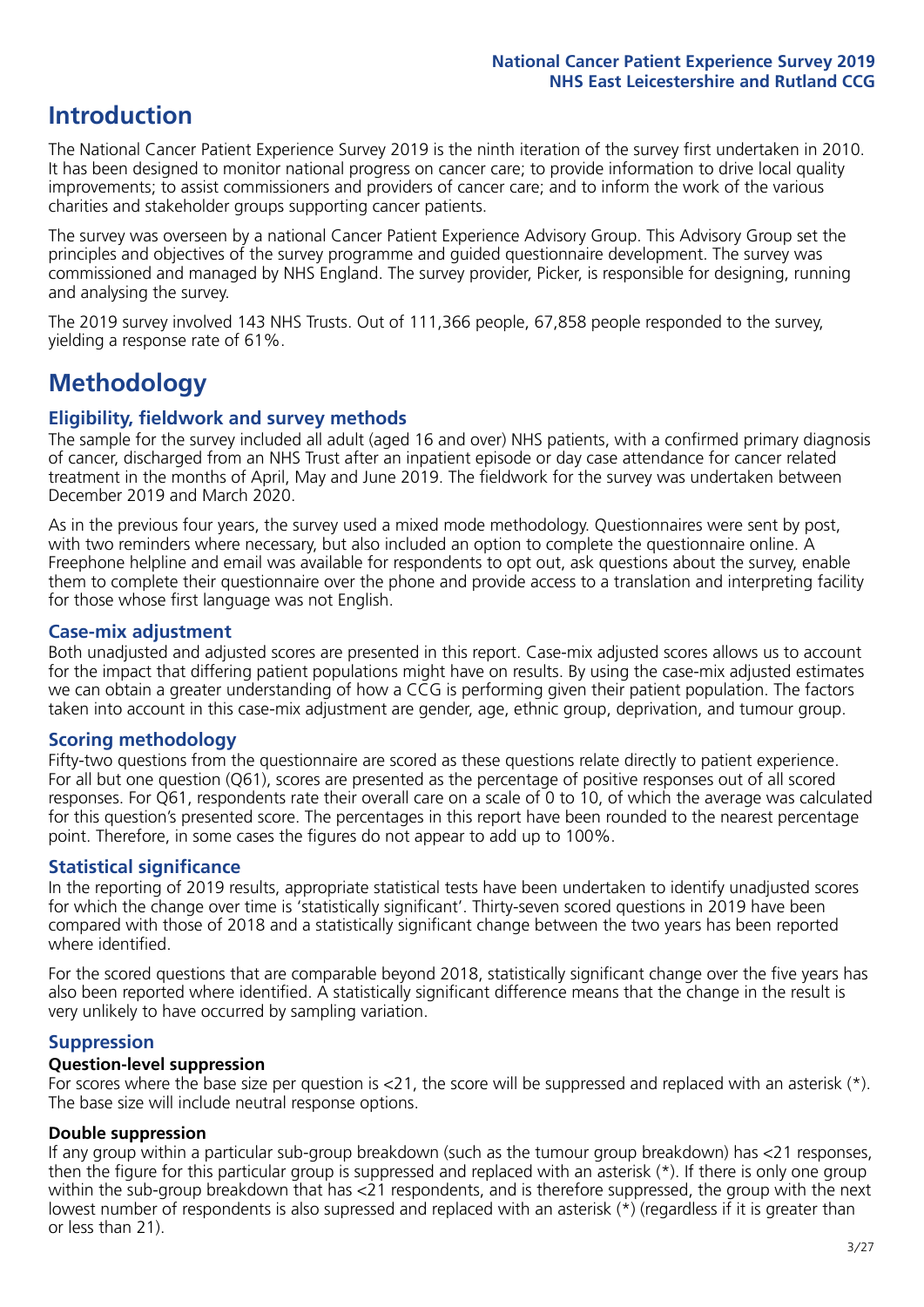# **Understanding the results**

This report shows how this CCG scored for each question in the survey, compared with national results and previous year's results. It is aimed at helping individual CCGs to understand their performance and identify areas for local improvement. Below is a description of the type of results presented within this report and how to understand them.

#### **Expected range charts**

The expected range charts in this report show a bar with the lowest and highest score received for each question nationally. Within this bar, an expected range is given (in grey) and a black diamond represents the actual score for this CCG.

CCGs whose score is above the upper limit of the expected range (in the dark blue) are positive outliers, with a score statistically significantly higher than the national mean. This indicates that the CCG performs better than what CCGs of the same size and demographics are expected to perform. The opposite is true if the score is below the lower limit of the expected range (in the light blue); these are negative outliers. For scores within the expected range (in the grey), the score is what we would expect given the CCG's size and demographics.

#### **Comparability tables**

The comparability tables show the 2018 and 2019 unadjusted scores for this CCG for each scored question. If there is a significant change from 2018 and 2019 or overall from 2015 to 2019, an arrow will be presented for the direction of change. The adjusted 2019 score will also be presented for each scored question along with the lower and upper expected range and national score. Scores above the upper limit of the expected range will be highlighted dark blue, scores below the lower limit of the expected range will be highlighted light blue, and scores within the lower and upper limit of the expected ranges will be highlighted grey.

#### **Tumour type tables**

The tumour type tables show the unadjusted scores for each scored question for each of the 13 tumour groups. The national score for that tumour group is also shown. Unadjusted scores for the same tumour type across different CCGs may not be comparable, as they do not account for the impact that differing patient populations might have on results. Central nervous system is abbreviated as 'CNS' and lower gastrointestinal tract is abbreviated as 'LGT' throughout this report.

#### **Year on year charts**

The year on year charts show five columns representing the unadjusted scores of the last five years (2015, 2016, 2017, 2018 and 2019) for each scored question.

#### **Notes on specific questions**

Following the development phase of the 2019 survey, several changes were made to the questionnaire. Six scored questions were amended (Q5, Q18, Q30, Q35, Q56 and Q60) and one non-scored question (Q29) was amended that impacted the comparability of questions Q30 to Q41. Of all questions changed or impacted by change, only Q60 is presented with historical comparisons; though the results should be interpreted with caution.

#### **Unadjusted data and case-mix adjusted data**

Unadjusted data should be used to see the actual responses from patients relating to the CCG. Case-mix adjusted data, together with expected ranges, should be used to understand whether the results are significantly higher or lower than national results taking account of the patient mix.

### **Further information**

This research was carried out in accordance with the international standard for organisations conducting social research (accreditation to ISO20252:2012; certificate number GB08/74322). The 2019 survey data has been produced and published in line with the Code of Practice for Official Statistics.

For more information on the methodology, please see the Technical Document. It can be viewed along with the 2019 questionnaire and survey quidance on the website at [www.ncpes.co.uk](https://www.ncpes.co.uk/supporting-documents). For all other outputs at National, Trust, CCG and Cancer Alliance level, please see the PDF reports, Excel tables and dashboards at [www.ncpes.co.uk.](https://www.ncpes.co.uk/current-results)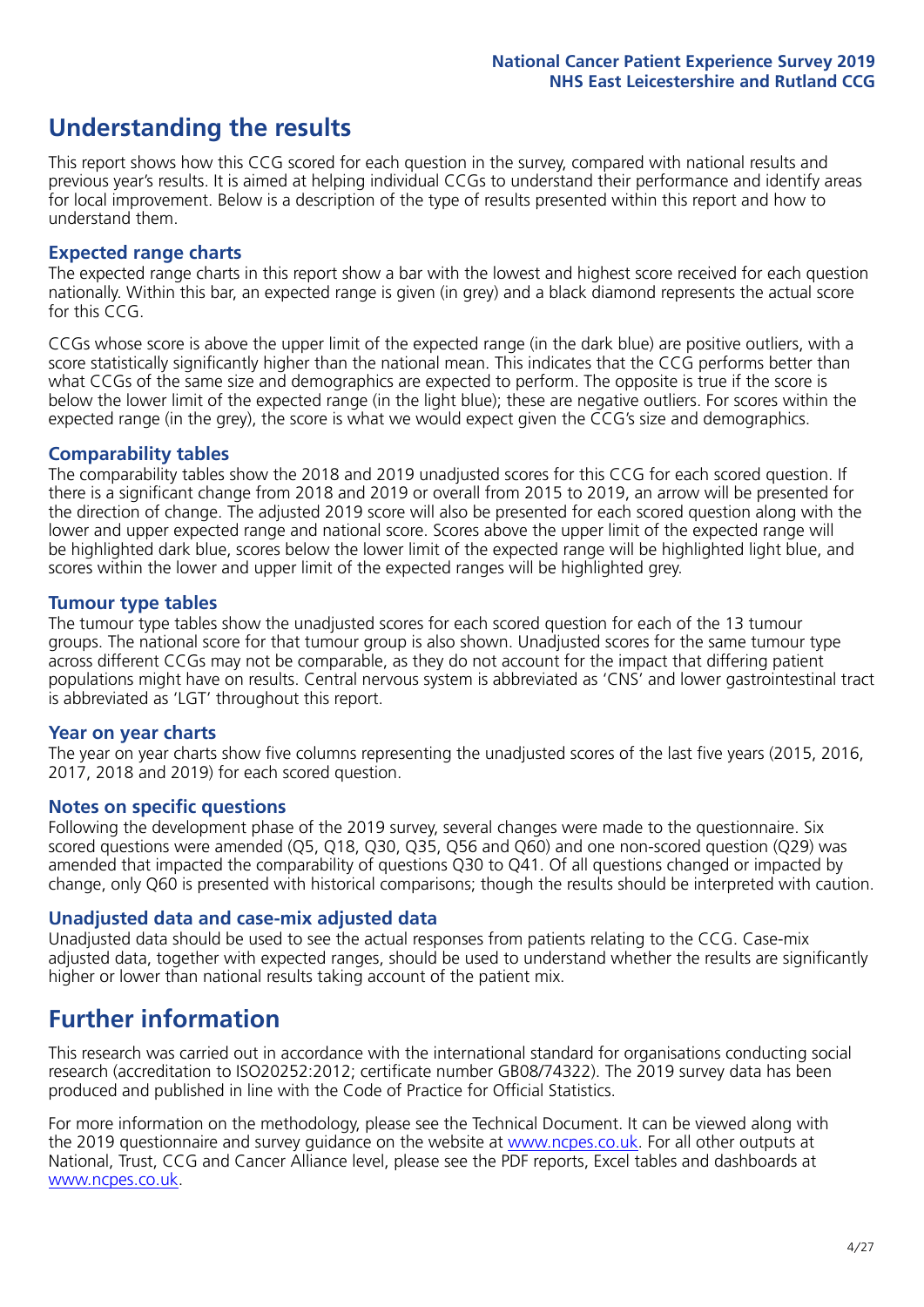### **Response Rate**

#### **Overall Response Rate**

451 patients responded out of a total of 684 patients, resulting in a response rate of 66%.

|          | Sample Size | Adjusted<br>Sample | Completed | Response Rate |
|----------|-------------|--------------------|-----------|---------------|
| CCG      | 728         | 684                | 451       | 66%           |
| National | 119,855     | 111.366            | 67.858    | 61%           |

#### **Respondents by Survey Type**

|                            | Number of<br>Respondents |
|----------------------------|--------------------------|
| Online                     | 45                       |
| Paper                      | 406                      |
| Phone                      | $\left( \right)$         |
| <b>Translation Service</b> |                          |

#### **Respondents by Tumour Group**

|                      | Number of<br>Respondents |
|----------------------|--------------------------|
| <b>Brain / CNS</b>   | 1                        |
| <b>Breast</b>        | 111                      |
| Colorectal / LGT     | 42                       |
| Gynaecological       | 26                       |
| Haematological       | 90                       |
| <b>Head and Neck</b> | 10                       |
| Lung                 | 29                       |
| Prostate             | 35                       |
| Sarcoma              | 6                        |
| Skin                 | 6                        |
| <b>Upper Gastro</b>  | 17                       |
| Urological           | 44                       |
| Other                | 34                       |

#### **Respondents by Age and Gender**

Respondents year of birth has been used to determine age. This information has been amalgamated into 8 age bands. The age and gender distribution for the CCG was as follows:

|        | Age 16-24 | Age 25-34 | Age 35-44 | Age 45-54 | Age 55-64 | Age 65-74 | Age 75-84 | Age 85+ | Total |
|--------|-----------|-----------|-----------|-----------|-----------|-----------|-----------|---------|-------|
| Male   |           |           |           | 13        | 46        | 72        | 64        | 15      | 215   |
| Female |           |           | 13        | 30        | 57        | 70        | 54        |         | 236   |
| Total  |           |           |           | 43        | 103       | 142       | 118       | 24      | 451   |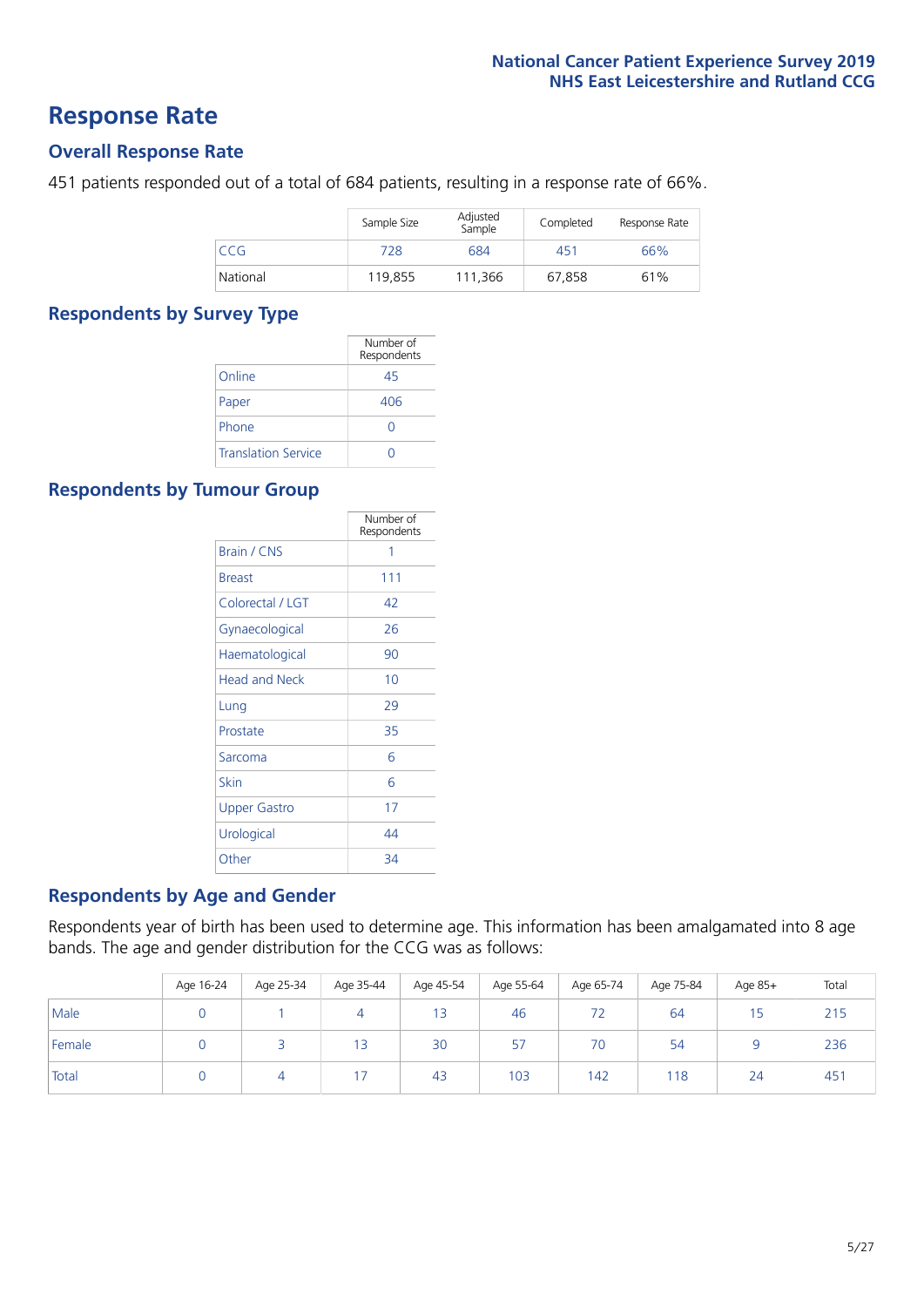# **Expected Range Charts**

| Lower Expected Range<br>Average                                                                                                                                                                                                                                                                                                                                                                                                                                                                                             |       |     |     | Upper Expected Range |     |     |            |                   | Case Mix Adjusted Score  |                   |                 |
|-----------------------------------------------------------------------------------------------------------------------------------------------------------------------------------------------------------------------------------------------------------------------------------------------------------------------------------------------------------------------------------------------------------------------------------------------------------------------------------------------------------------------------|-------|-----|-----|----------------------|-----|-----|------------|-------------------|--------------------------|-------------------|-----------------|
| <b>SEEING YOUR GP</b><br>Q1. Saw GP once or twice before being told they needed to go to<br>hospital<br>Q2. Patient thought they were seen as soon as necessary                                                                                                                                                                                                                                                                                                                                                             | 0%    | 10% | 20% | 30%                  | 40% | 50% | 60%        | 70%               | 80%<br>79%<br>83%        |                   | 90% 100%        |
| <b>DIAGNOSTIC TESTS</b><br>Q5. Received all the information needed about the test<br>Q6. The length of time waiting for the test to be done was about<br>right<br>Q7. Test results explained in completely understandable way                                                                                                                                                                                                                                                                                               | 0%    | 10% | 20% | 30%                  | 40% | 50% | 60%        | 70%               | 80%<br>80%               | 90%               | 90% 100%<br>97% |
| <b>FINDING OUT WHAT WAS WRONG WITH YOU</b><br>Q10. Patient told they could bring a family member or friend when<br>first told they had cancer<br>Q11. Patient felt they were told sensitively that they had cancer<br>Q12. Patient completely understood the explanation of what was<br>wrong<br>Q13. Patient given easy to understand written information about<br>the type of cancer they had                                                                                                                             | $0\%$ | 10% | 20% | 30%                  | 40% | 50% | 60%        | 70%<br>73%        | 80%<br>77%<br>83%<br>75% |                   | 90% 100%        |
| <b>DECIDING THE BEST TREATMENT FOR YOU</b><br>Q14. Patient felt that treatment options were completely explained<br>Q15. Patient felt possible side effects were definitely explained in<br>an understandable way<br>Q16. Patient definitely given practical advice and support in dealing<br>with side effects of treatment<br>Q17. Patient definitely told about side effects that could affect<br>them in the future<br>Q18. Patient definitely involved as much as they wanted in<br>decisions about care and treatment | 0%    | 10% | 20% | 30%                  | 40% | 50% | 60%<br>56% | 70%<br>74%<br>68% | 80%<br>84%<br>83%        |                   | 90% 100%        |
| <b>CLINICAL NURSE SPECIALIST (CNS)</b><br>Q19. Patient given the name of a CNS who would support them<br>through their treatment<br>Q20. Patient found it very or quite easy to contact their CNS<br>Q21. Patient got understandable answers to important questions<br>all or most of the time                                                                                                                                                                                                                              | $0\%$ | 10% | 20% | 30%                  | 40% | 50% | 60%        | 70%               | 80%                      | 93%<br>87%<br>90% | 90% 100%        |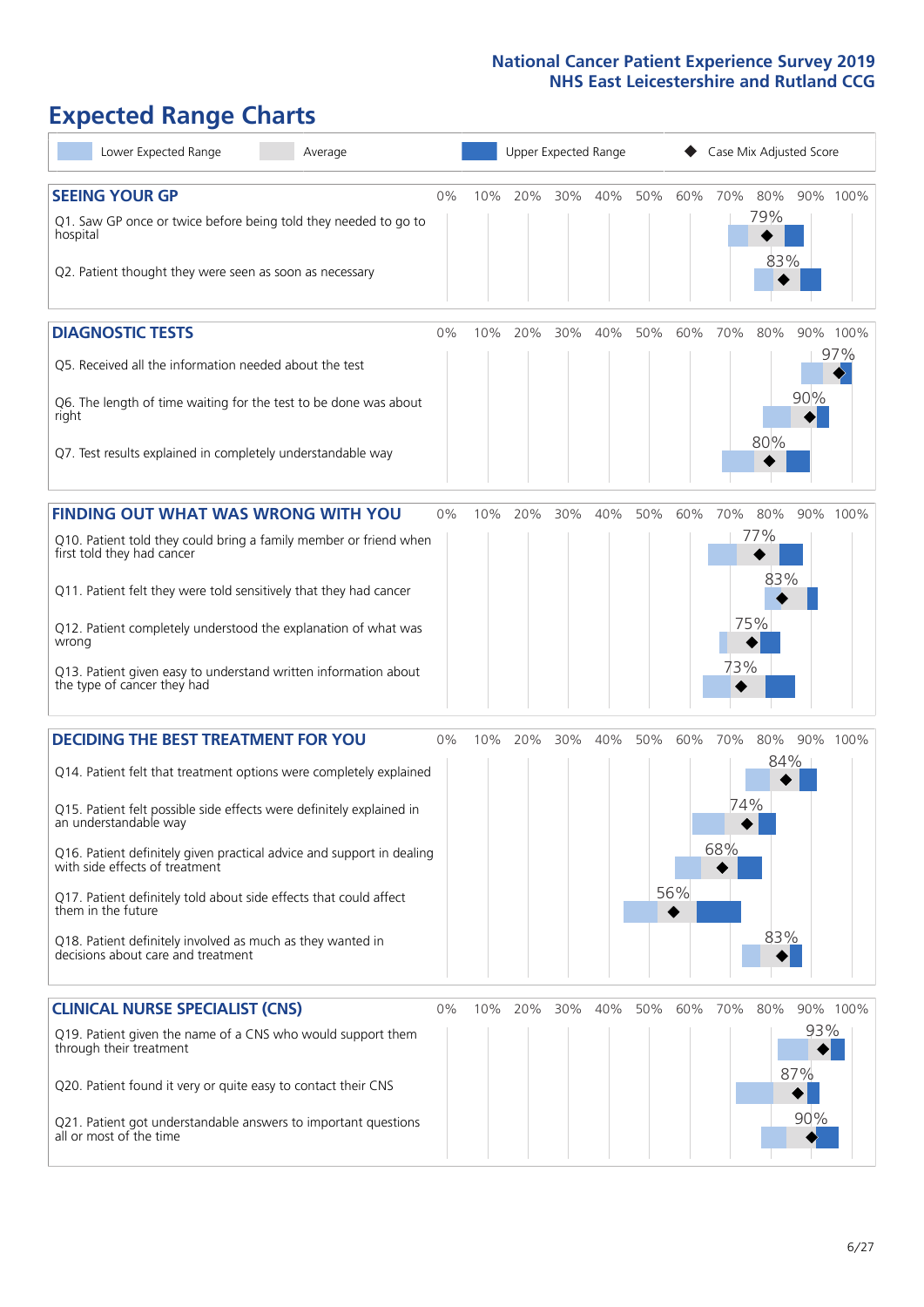# **Expected Range Charts**

| Lower Expected Range<br>Average                                                                                                                                                                                                                                                                                                                                                                                               |       |     |     | Upper Expected Range |     |     |            |     | Case Mix Adjusted Score  |          |  |
|-------------------------------------------------------------------------------------------------------------------------------------------------------------------------------------------------------------------------------------------------------------------------------------------------------------------------------------------------------------------------------------------------------------------------------|-------|-----|-----|----------------------|-----|-----|------------|-----|--------------------------|----------|--|
| <b>SUPPORT FOR PEOPLE WITH CANCER</b><br>Q22. Hospital staff gave information about support or self-help<br>groups for people with cancer<br>Q23. Hospital staff discussed or gave information about the impact<br>cancer could have on day to day activities<br>Q24. Hospital staff gave information on getting financial help or<br>possible benefits<br>Q25. Hospital staff told patient they could get free prescriptions | 0%    | 10% | 20% | 30%                  | 40% | 50% | 60%<br>62% | 70% | 80%<br>87%<br>84%<br>78% | 90% 100% |  |
| <b>OPERATIONS</b>                                                                                                                                                                                                                                                                                                                                                                                                             | 0%    | 10% | 20% | 30%                  | 40% | 50% | 60%        | 70% | 80%                      | 90% 100% |  |
| Q27. Beforehand, patient had all the information needed about the<br>operation<br>Q28. Afterwards, staff completely explained how operation had<br>gone in understandable way                                                                                                                                                                                                                                                 |       |     |     |                      |     |     |            |     | 78%                      | 96%      |  |
| <b>HOSPITAL CARE AS AN INPATIENT</b>                                                                                                                                                                                                                                                                                                                                                                                          | $0\%$ | 10% | 20% | 30%                  | 40% | 50% | 60%        | 70% | 80%                      | 90% 100% |  |
| Q30. Hospital staff didn't talk in front of patient as if patient wasn't<br>there<br>Q31. Patient had confidence and trust in all doctors treating them                                                                                                                                                                                                                                                                       |       |     |     |                      |     |     |            |     | 82%<br>83%               |          |  |
| Q32. Patient's family or someone close definitely felt able to talk to<br>a doctor                                                                                                                                                                                                                                                                                                                                            |       |     |     |                      |     |     | 63%        |     |                          |          |  |
| Q33. Patient had confidence and trust in all the ward nurses<br>treating them                                                                                                                                                                                                                                                                                                                                                 |       |     |     |                      |     |     |            |     | 76%                      |          |  |
| Q34. Patient thought there were always or nearly always enough<br>nurses on duty to care for them                                                                                                                                                                                                                                                                                                                             |       |     |     |                      |     |     | 64%        |     |                          |          |  |
| Q35. All hospital staff asked patient what name they prefer to be<br>called by                                                                                                                                                                                                                                                                                                                                                |       |     |     |                      |     |     |            |     | 80%                      |          |  |
| Q36. Patient always given enough privacy when discussing<br>condition or treatment                                                                                                                                                                                                                                                                                                                                            |       |     |     |                      |     |     |            |     | 86%                      |          |  |
| Q37. Patient definitely found hospital staff to discuss worries or<br>fears during their inpatient visit                                                                                                                                                                                                                                                                                                                      |       |     |     |                      |     | 54% |            |     |                          |          |  |
| Q38. Hospital staff definitely did everything they could to help<br>control pain                                                                                                                                                                                                                                                                                                                                              |       |     |     |                      |     |     |            |     | 85%                      |          |  |
| Q39. Patient always felt they were treated with respect and dignity<br>while in hospital                                                                                                                                                                                                                                                                                                                                      |       |     |     |                      |     |     |            |     | 89%                      |          |  |
| Q40. Patient given clear written information about what should or<br>should not do after leaving hospital                                                                                                                                                                                                                                                                                                                     |       |     |     |                      |     |     |            |     |                          | 92%      |  |
| Q41. Hospital staff told patient who to contact if worried about<br>condition or treatment after leaving hospital                                                                                                                                                                                                                                                                                                             |       |     |     |                      |     |     |            |     |                          | 97%      |  |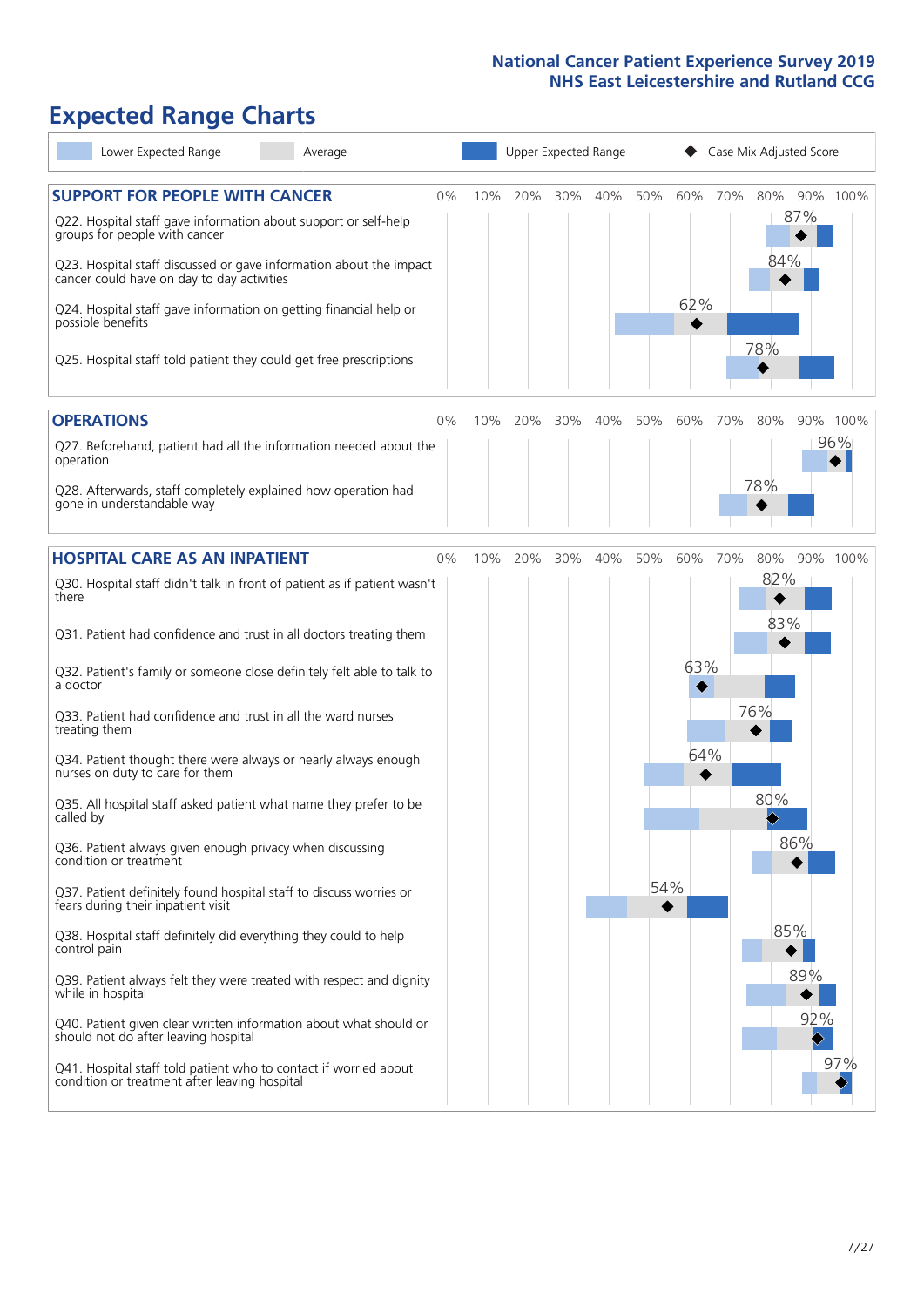## **Expected Range Charts**

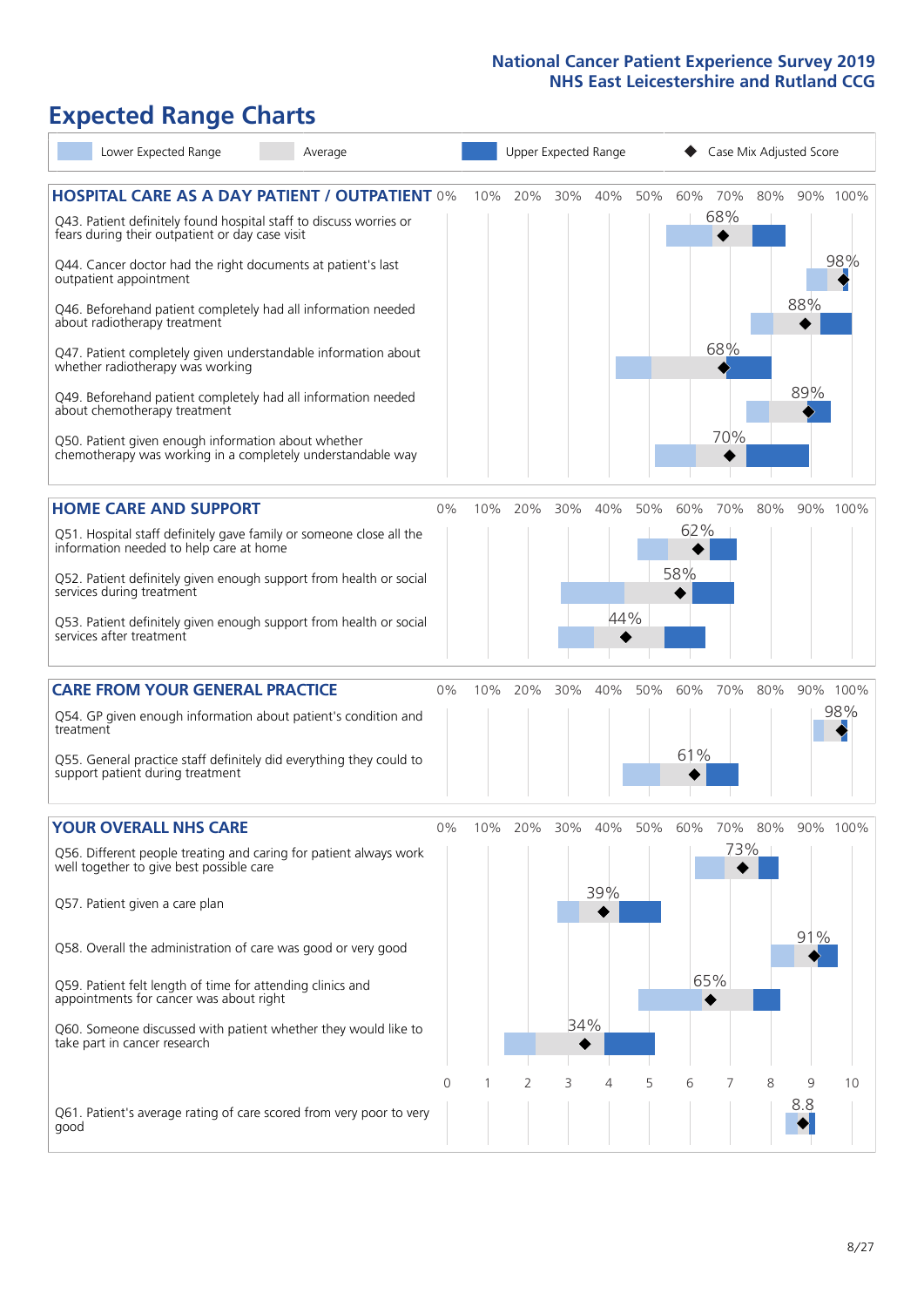# **Comparability Tables**

\* Indicates where a score has been suppressed because there are less than 21 responses.

\*\* No score available for 2018.

 $\triangle$  or  $\nabla$ 

Change 2018-2019: Indicates where 2019 score is significantly higher or lower than 2018 score Change Overall: Indicates significant change overall (2015, 2016, 2017, 2018 and 2019).

Adjusted Score below Lower Expected Range Adjusted Score between Upper and Lower Expected Ranges Adjusted Score above Upper Expected Range

|                                                                             |           |               | Unadjusted Scores |               |                                                     |         |               | Case Mix Adjusted Scores |                                     |                   |
|-----------------------------------------------------------------------------|-----------|---------------|-------------------|---------------|-----------------------------------------------------|---------|---------------|--------------------------|-------------------------------------|-------------------|
|                                                                             | 2018<br>n | 2018<br>Score | 2019<br>n         | 2019<br>Score | $\sqrt{(\text{Change})}$ Change<br>$2018 -$<br>2019 | Overall | 2019<br>Score | Lower<br>Range           | Upper<br>Expected Expected<br>Range | National<br>Score |
| <b>SEEING YOUR GP</b>                                                       |           |               |                   |               |                                                     |         |               |                          |                                     |                   |
| Q1. Saw GP once or twice before being told they needed to go<br>to hospital | 374       | 78%           | 317               | 79%           |                                                     |         | 79%           | 74%                      | 83%                                 | 79%               |
| Q2. Patient thought they were seen as soon as necessary                     | 510       | 85%           | 440               | 83%           |                                                     |         | 83%           | 81%                      | 87%                                 | 84%               |
| <b>DIAGNOSTIC TESTS</b>                                                     |           |               |                   |               |                                                     |         |               |                          |                                     |                   |

| O5. Received all the information needed about the test                    | $**$ | **  | 389 | 97% |  | 97% | 93% | 97% | 95% |
|---------------------------------------------------------------------------|------|-----|-----|-----|--|-----|-----|-----|-----|
| Q6. The length of time waiting for the test to be done was<br>about right | 449  | 86% | 391 | 90% |  | 90% | 85% | 91% | 88% |
| Q7. Test results explained in completely understandable way               | 448  | 77% | 396 | 80% |  | 80% | 76% | 84% | 80% |

| <b>FINDING OUT WHAT WAS WRONG WITH YOU</b>                                                      |     |     |     |     |     |     |     |     |
|-------------------------------------------------------------------------------------------------|-----|-----|-----|-----|-----|-----|-----|-----|
| Q10. Patient told they could bring a family member or friend<br>when first told they had cancer | 474 | 76% | 407 | 76% | 77% | 72% | 82% | 77% |
| Q11. Patient felt they were told sensitively that they had cancer                               | 507 | 80% | 447 | 82% | 83% | 83% | 89% | 86% |
| Q12. Patient completely understood the explanation of what<br>was wrong                         | 514 | 69% | 449 | 75% | 75% | 69% | 77% | 73% |
| Q13. Patient given easy to understand written information<br>about the type of cancer they had  | 472 | 71% | 396 | 72% | 73% | 70% | 79% | 74% |

| <b>DECIDING THE BEST TREATMENT FOR YOU</b>                                                              |      |     |     |     |  |     |     |     |     |
|---------------------------------------------------------------------------------------------------------|------|-----|-----|-----|--|-----|-----|-----|-----|
| Q14. Patient felt that treatment options were completely<br>explained                                   | 457  | 82% | 386 | 83% |  | 84% | 80% | 87% | 83% |
| Q15. Patient felt possible side effects were definitely explained<br>in an understandable way           | 497  | 69% | 422 | 74% |  | 74% | 69% | 77% | 73% |
| Q16. Patient definitely given practical advice and support in<br>dealing with side effects of treatment | 493  | 58% | 423 | 67% |  | 68% | 63% | 72% | 67% |
| Q17. Patient definitely told about side effects that could affect<br>them in the future                 | 470  | 49% | 406 | 54% |  | 56% | 52% | 62% | 57% |
| Q18. Patient definitely involved as much as they wanted in<br>decisions about care and treatment        | $**$ | **  | 439 | 83% |  | 83% | 77% | 85% | 81% |

| <b>CLINICAL NURSE SPECIALIST (CNS)</b>                                                    |     |     |     |     |  |     |     |     |     |
|-------------------------------------------------------------------------------------------|-----|-----|-----|-----|--|-----|-----|-----|-----|
| Q19. Patient given the name of a CNS who would support them<br>through their treatment    | 503 | 91% | 433 | 93% |  | 93% | 89% | 95% | 92% |
| Q20. Patient found it very or quite easy to contact their CNS                             | 383 | 87% | 329 | 87% |  | 87% | 81% | 89% | 85% |
| Q21. Patient got understandable answers to important<br>questions all or most of the time | 362 | 89% | 327 | 91% |  | 90% | 84% | 91% | 87% |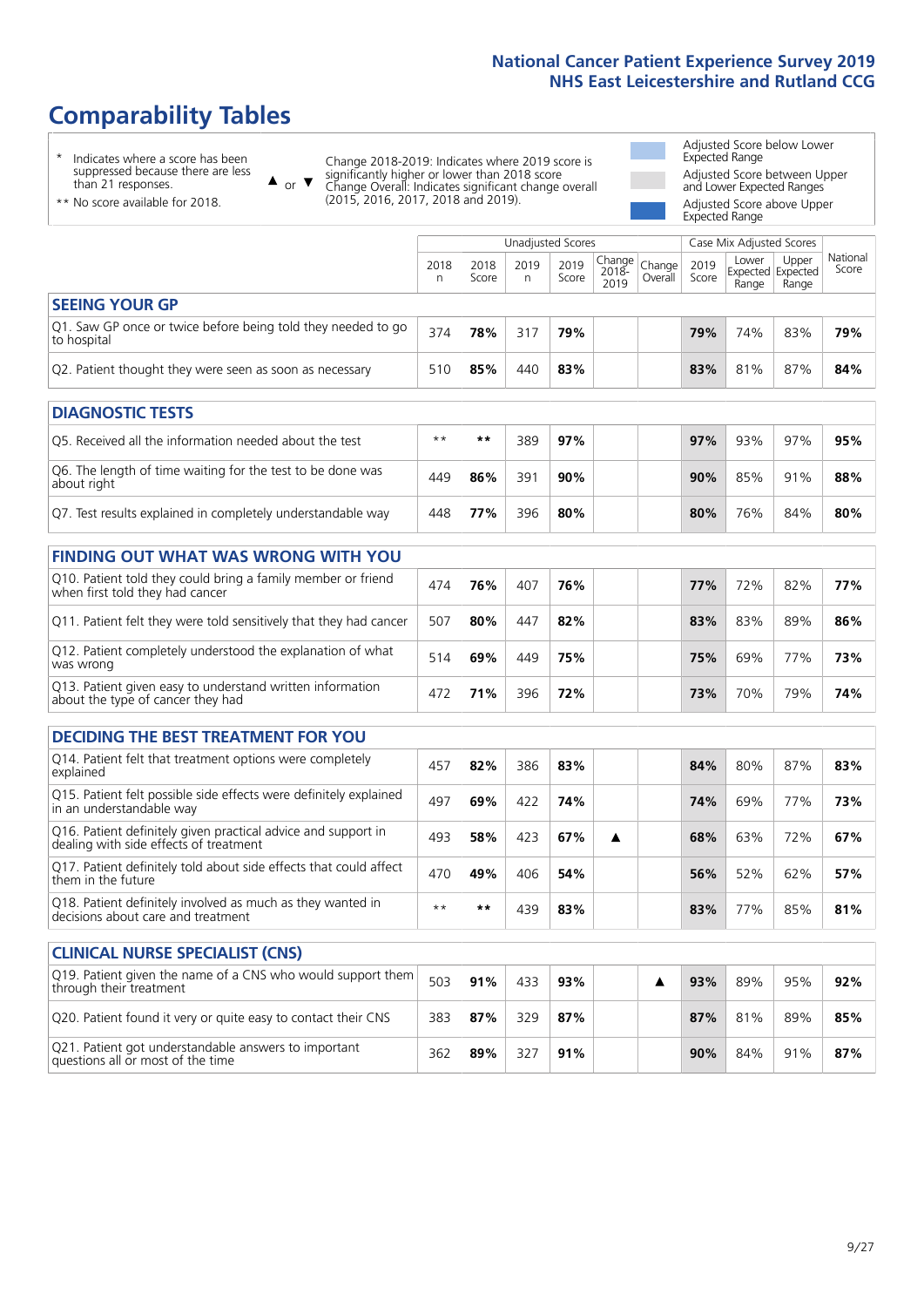# **Comparability Tables**

\* Indicates where a score has been suppressed because there are less than 21 responses.

\*\* No score available for 2018.

 $\triangle$  or  $\nabla$ 

Change 2018-2019: Indicates where 2019 score is significantly higher or lower than 2018 score Change Overall: Indicates significant change overall (2015, 2016, 2017, 2018 and 2019).

Adjusted Score below Lower Expected Range Adjusted Score between Upper and Lower Expected Ranges Adjusted Score above Upper Expected Range

|                                                                                                                   |              |               | <b>Unadjusted Scores</b> |               |                         |                   |               | Case Mix Adjusted Scores            |                |                   |
|-------------------------------------------------------------------------------------------------------------------|--------------|---------------|--------------------------|---------------|-------------------------|-------------------|---------------|-------------------------------------|----------------|-------------------|
|                                                                                                                   | 2018<br>n    | 2018<br>Score | 2019<br>n.               | 2019<br>Score | Change<br>2018-<br>2019 | Change<br>Overall | 2019<br>Score | Lower<br>Expected Expected<br>Range | Upper<br>Range | National<br>Score |
| <b>SUPPORT FOR PEOPLE WITH CANCER</b>                                                                             |              |               |                          |               |                         |                   |               |                                     |                |                   |
| Q22. Hospital staff gave information about support or self-help<br>groups for people with cancer                  | 387          | 82%           | 351                      | 88%           |                         | ▲                 | 87%           | 85%                                 | 91%            | 88%               |
| Q23. Hospital staff discussed or gave information about the<br>impact cancer could have on day to day activities  | 337          | 78%           | 301                      | 84%           |                         | ▲                 | 84%           | 80%                                 | 88%            | 84%               |
| Q24. Hospital staff gave information on getting financial help or<br>possible benefits                            | 274          | 56%           | 219                      | 62%           |                         | ▲                 | 62%           | 56%                                 | 69%            | 63%               |
| Q25. Hospital staff told patient they could get free prescriptions                                                | 232          | 76%           | 219                      | 79%           |                         |                   | 78%           | 77%                                 | 87%            | 82%               |
| <b>OPERATIONS</b>                                                                                                 |              |               |                          |               |                         |                   |               |                                     |                |                   |
| Q27. Beforehand, patient had all the information needed about<br>the operation                                    | 289          | 95%           | 253                      | 96%           |                         |                   | 96%           | 94%                                 | 99%            | 96%               |
| Q28. Afterwards, staff completely explained how operation had<br>gone in understandable way                       | 286          | 78%           | 250                      | 78%           |                         |                   | 78%           | 74%                                 | 84%            | 79%               |
| <b>HOSPITAL CARE AS AN INPATIENT</b>                                                                              |              |               |                          |               |                         |                   |               |                                     |                |                   |
| Q30. Hospital staff didn't talk in front of patient as if patient<br>wasn't there                                 | $\star\star$ | **            | 243                      | 83%           |                         |                   | 82%           | 79%                                 | 88%            | 84%               |
| Q31. Patient had confidence and trust in all doctors treating<br>them                                             | $* *$        | $***$         | 246                      | 84%           |                         |                   | 83%           | 79%                                 | 88%            | 84%               |
| Q32. Patient's family or someone close definitely felt able to talk<br>to a doctor                                | $* *$        | $***$         | 200                      | 63%           |                         |                   | 63%           | 66%                                 | 78%            | 72%               |
| O33. Patient had confidence and trust in all the ward nurses<br>treating them                                     | $**$         | $***$         | 244                      | 76%           |                         |                   | 76%           | 69%                                 | 80%            | 74%               |
| Q34. Patient thought there were always or nearly always<br>enough nurses on duty to care for them                 | $\star\star$ | $**$          | 244                      | 64%           |                         |                   | 64%           | 58%                                 | 70%            | 64%               |
| Q35. All hospital staff asked patient what name they prefer to<br>be called by                                    | $* *$        | $***$         | 243                      | 80%           |                         |                   | 80%           | 62%                                 | 79%            | 71%               |
| Q36. Patient always given enough privacy when discussing<br>condition or treatment                                | $* *$        | $***$         | 244                      | 86%           |                         |                   | 86%           | 80%                                 | 89%            | 85%               |
| Q37. Patient definitely found hospital staff to discuss worries or<br>fears during their inpatient visit          | $**$         | $***$         | 177                      | 54%           |                         |                   | 54%           | 45%                                 | 59%            | 52%               |
| Q38. Hospital staff definitely did everything they could to help<br>control pain                                  | $\star\star$ | $***$         | 215                      | 85%           |                         |                   | 85%           | 78%                                 | 88%            | 83%               |
| Q39. Patient always felt they were treated with respect and<br>dignity while in hospital                          | $\star\star$ | $***$         | 246                      | 89%           |                         |                   | 89%           | 84%                                 | 92%            | 88%               |
| Q40. Patient given clear written information about what should<br>or should not do after leaving hospital         | $**$         | $***$         | 233                      | 91%           |                         |                   | 92%           | 81%                                 | 90%            | 86%               |
| Q41. Hospital staff told patient who to contact if worried about<br>condition or treatment after leaving hospital | $**$         | $***$         | 240                      | 98%           |                         |                   | 97%           | 91%                                 | 97%            | 94%               |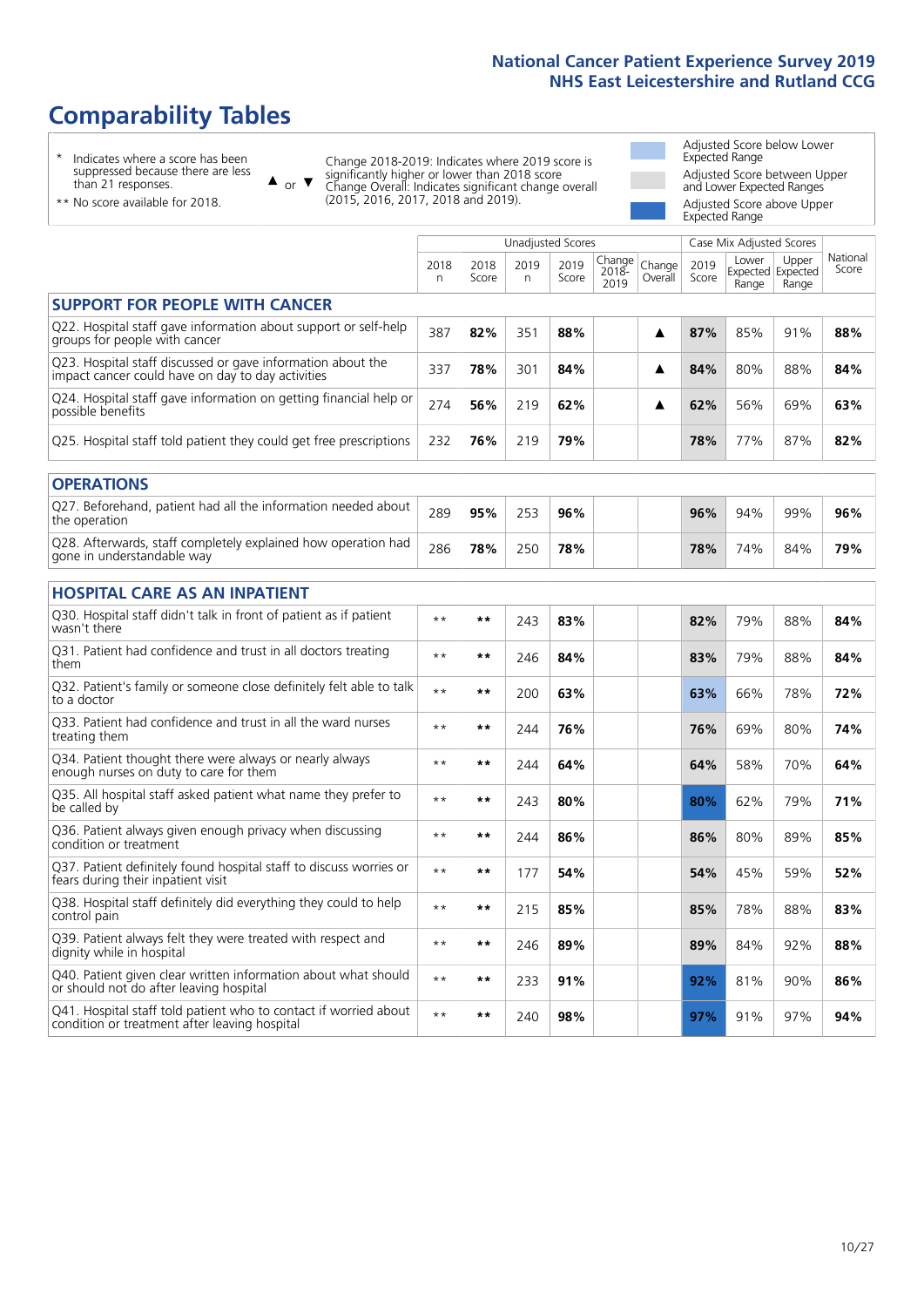# **Comparability Tables**

\* Indicates where a score has been suppressed because there are less than 21 responses.

\*\* No score available for 2018.

 $\triangle$  or  $\nabla$ 

Change 2018-2019: Indicates where 2019 score is significantly higher or lower than 2018 score Change Overall: Indicates significant change overall (2015, 2016, 2017, 2018 and 2019).

Adjusted Score below Lower Expected Range Adjusted Score between Upper and Lower Expected Ranges Adjusted Score above Upper Expected Range

|                                                                                                                       |            |               | Unadjusted Scores |               |                            |                   |               | Case Mix Adjusted Scores            |                |                   |
|-----------------------------------------------------------------------------------------------------------------------|------------|---------------|-------------------|---------------|----------------------------|-------------------|---------------|-------------------------------------|----------------|-------------------|
|                                                                                                                       | 2018<br>n. | 2018<br>Score | 2019<br>n         | 2019<br>Score | Change<br>$2018 -$<br>2019 | Change<br>Overall | 2019<br>Score | Lower<br>Expected Expected<br>Range | Upper<br>Range | National<br>Score |
| HOSPITAL CARE AS A DAY PATIENT / OUTPATIENT                                                                           |            |               |                   |               |                            |                   |               |                                     |                |                   |
| Q43. Patient definitely found hospital staff to discuss worries or<br>fears during their outpatient or day case visit | 382        | 65%           | 329               | 68%           |                            |                   | 68%           | 66%                                 | 75%            | 71%               |
| Q44. Cancer doctor had the right documents at patient's last<br>outpatient appointment                                | 459        | 96%           | 397               | 98%           |                            |                   | 98%           | 94%                                 | 98%            | 96%               |
| Q46. Beforehand patient completely had all information needed<br>about radiotherapy treatment                         | 159        | 86%           | 131               | 88%           |                            |                   | 88%           | 81%                                 | 92%            | 86%               |
| Q47. Patient completely given understandable information<br>about whether radiotherapy was working                    | 127        | 57%           | 108               | 68%           |                            |                   | 68%           | 51%                                 | 69%            | 60%               |
| Q49. Beforehand patient completely had all information needed<br>about chemotherapy treatment                         | 275        | 80%           | 228               | 89%           |                            |                   | 89%           | 80%                                 | 89%            | 84%               |
| Q50. Patient given enough information about whether<br>chemotherapy was working in a completely understandable way    | 246        | 61%           | 216               | 69%           |                            |                   | 70%           | 61%                                 | 74%            | 68%               |
| <b>HOME CARE AND SUPPORT</b>                                                                                          |            |               |                   |               |                            |                   |               |                                     |                |                   |
| Q51. Hospital staff definitely gave family or someone close all<br>the information needed to help care at home        | 434        | 54%           | 355               | 62%           |                            |                   | 62%           | 55%                                 | 65%            | 60%               |
| Q52. Patient definitely given enough support from health or<br>social services during treatment                       | 244        | 48%           | 209               | 58%           | ▲                          |                   | 58%           | 44%                                 | 60%            | 52%               |
| Q53. Patient definitely given enough support from health or<br>social services after treatment                        | 128        | 38%           | 126               | 45%           |                            |                   | 44%           | 36%                                 | 54%            | 45%               |
| <b>CARE FROM YOUR GENERAL PRACTICE</b>                                                                                |            |               |                   |               |                            |                   |               |                                     |                |                   |
| Q54. GP given enough information about patient's condition<br>and treatment                                           | 457        | 98%           | 392               | 98%           |                            |                   | 98%           | 93%                                 | 97%            | 95%               |
| Q55. General practice staff definitely did everything they could<br>to support patient during treatment               | 368        | 58%           | 312               | 61%           |                            |                   | 61%           | 53%                                 | 64%            | 58%               |
| <b>YOUR OVERALL NHS CARE</b>                                                                                          |            |               |                   |               |                            |                   |               |                                     |                |                   |
| Q56. Different people treating and caring for patient always                                                          | $* *$      | $***$         | 432               | 73%           |                            |                   | 73%           | 69%                                 | 77%            | 73%               |
| work well together to give best possible care                                                                         |            |               |                   |               |                            |                   |               |                                     |                |                   |
| Q57. Patient given a care plan                                                                                        | 397        | 30%           | 364               | 37%           |                            |                   | 39%           | 33%                                 | 43%            | 38%               |
| Q58. Overall the administration of care was good or very good                                                         | 510        | 89%           | 442               | 90%           |                            | ▲                 | 91%           | 86%                                 | 92%            | 89%               |
| Q59. Patient felt length of time for attending clinics and<br>appointments for cancer was about right                 | 509        | 61%           | 440               | 64%           |                            | ▲                 | 65%           | 63%                                 | 76%            | 69%               |
| Q60. Someone discussed with patient whether they would like<br>to take part in cancer research                        | 486        | 36%           | 421               | 34%           |                            |                   | 34%           | 22%                                 | 39%            | 30%               |
| Q61. Patient's average rating of care scored from very poor to<br>very good                                           | 496        | 8.7           | 429               | 8.8           |                            |                   | 8.8           | 8.7                                 | 8.9            | 8.8               |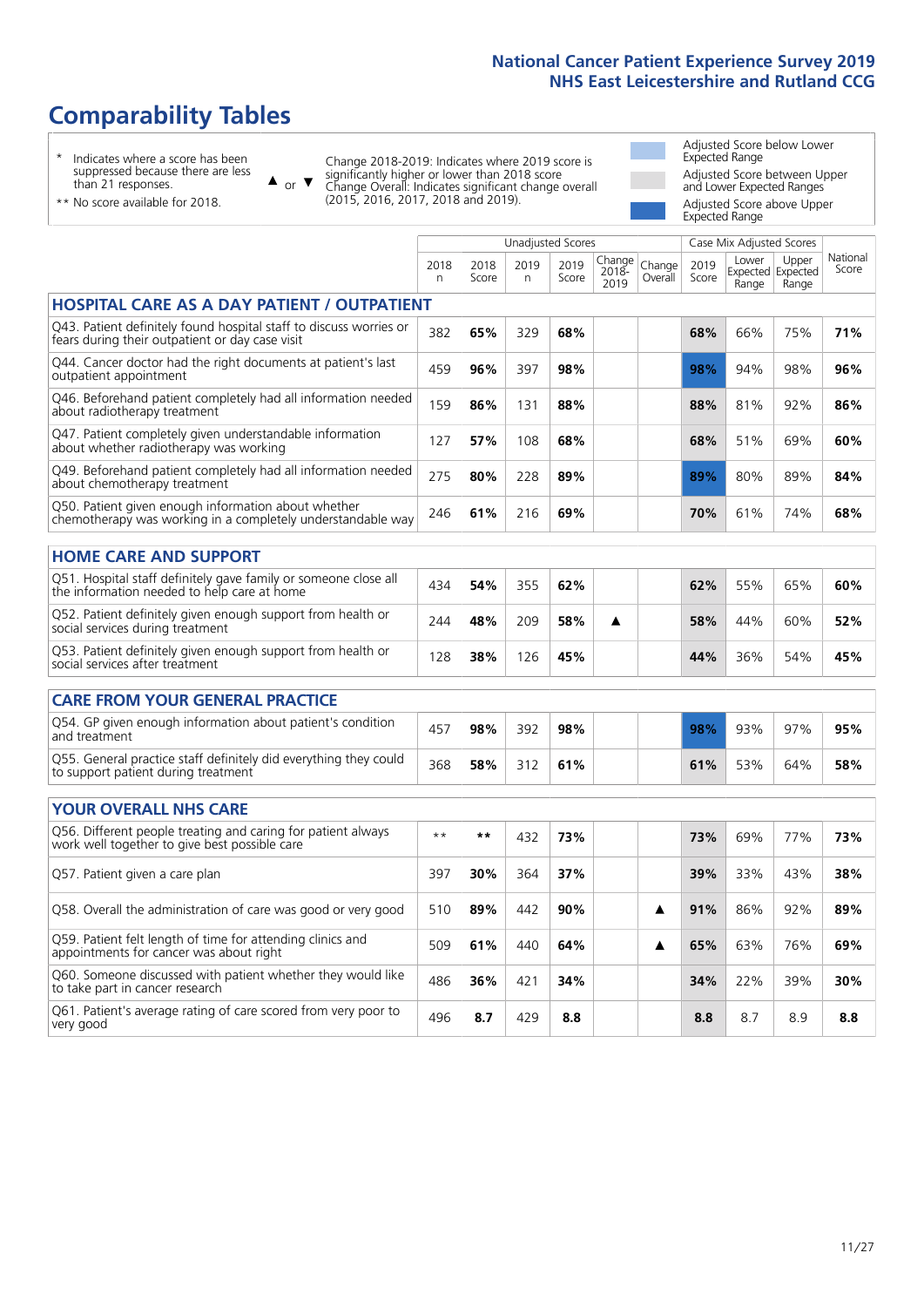# **Tumour Type Tables**

- \* Indicates where a score has been suppressed because there are less than 21 responses.
- n.a. Indicates that there were no respondents for that tumour group.

| <b>SEEING YOUR GP</b>                           |            |         |                 |                   |                    |                |                  |         | Tumour Group        |         |                                                         |                 |            |             |                |
|-------------------------------------------------|------------|---------|-----------------|-------------------|--------------------|----------------|------------------|---------|---------------------|---------|---------------------------------------------------------|-----------------|------------|-------------|----------------|
|                                                 |            | Brain   | <b>Breast</b>   | Colorectal<br>LGT | ᠊ᢛ<br>Gynaecologic | Haematological | Head and<br>Neck | Dung    | Prostate            | Sarcoma | Skin                                                    | Upper<br>Gastro | Jrological | Other       | All<br>Cancers |
| Q1. Saw GP once or twice before being told they | <b>CCG</b> |         | n.a. $93\%$ 67% |                   |                    | 72%            | $\star$          | 85% 77% |                     |         | $\star$                                                 | $\star$         | 87%        | $\star$     | 79%            |
| needed to go to hospital                        | National   |         | 59% 94% 75% 77% |                   |                    |                |                  |         | 67% 79% 71% 82% 71% |         | 90%   74%   83%   74%   79%                             |                 |            |             |                |
| Q2. Patient thought they were seen as soon as   | <b>CCG</b> | $\star$ |                 | 83% 80% 85% 85%   |                    |                | $\star$          |         | 82% 85%             |         | $\star$                                                 |                 |            | 80% 88% 83% |                |
| necessary                                       | National   |         |                 |                   |                    |                |                  |         |                     |         | 79% 89% 83% 81% 82% 81% 84% 86% 69% 85% 79% 85% 79% 84% |                 |            |             |                |

#### **DIAGNOSTIC TESTS** Tumour Group

|                                                   |                                                                  | Brain<br>CNS | <b>Breast</b> | olorectal<br>LGT<br>$\cup$ | $\overline{\sigma}$<br>Gynaecologic | Haematologica       | Head and<br>Neck | <b>Dung</b> | Prostate | Sarcoma | Skin                                                    | Upper<br>Gastro | Irological      | Other        | All<br>Cancers |
|---------------------------------------------------|------------------------------------------------------------------|--------------|---------------|----------------------------|-------------------------------------|---------------------|------------------|-------------|----------|---------|---------------------------------------------------------|-----------------|-----------------|--------------|----------------|
| Q5. Received all the information needed about     | <b>CCG</b>                                                       | $\star$      |               | 98% 100% 96%               |                                     | 99%                 | $\ast$           |             | 92% 100% |         | $\star$                                                 | $\star$         |                 | 92% 100% 97% |                |
| the test                                          | National                                                         | 93%          |               | 95% 95%                    |                                     | 93% 95% 93% 95% 95% |                  |             |          | 93%     | $ 96\% $                                                |                 | 95% 95% 95% 95% |              |                |
| Q6. The length of time waiting for the test to be | <b>CCG</b>                                                       | $\star$      |               | 91% 95%                    | 96%                                 | 90%                 | $\star$          | 80% 90%     |          |         | $\star$                                                 | $\star$         |                 | 78% 97% 90%  |                |
| done was about right                              | National                                                         |              |               |                            |                                     |                     |                  |             |          |         | 84% 91% 88% 86% 89% 88% 87% 87% 81% 87% 84% 87% 86% 88% |                 |                 |              |                |
| Q7. Test results explained in completely          | <b>CCG</b>                                                       | $\star$      |               | 81% 87% 80% 79%            |                                     |                     | $\star$          |             | 72% 85%  | $\star$ | $\star$                                                 |                 |                 | 79% 84% 80%  |                |
| understandable way                                | National 71% 83% 82% 77% 77% 79% 80% 80% 78% 84% 75% 80% 76% 80% |              |               |                            |                                     |                     |                  |             |          |         |                                                         |                 |                 |              |                |

| <b>FINDING OUT WHAT WAS WRONG WITH YOU</b>        |            |         |               |                             |                  |                   |                  |             | <b>Tumour Group</b> |          |         |                         |            |             |                |
|---------------------------------------------------|------------|---------|---------------|-----------------------------|------------------|-------------------|------------------|-------------|---------------------|----------|---------|-------------------------|------------|-------------|----------------|
|                                                   |            | Brain   | <b>Breast</b> | ╮<br>olorectal.<br>LGT<br>Ü | Gynaecological   | aematologica<br>Ĩ | Head and<br>Neck | Lung        | Prostate            | Sarcoma  | Skin    | Upper<br>Gastro         | Urological | Other       | All<br>Cancers |
| Q10. Patient told they could bring a family       | <b>CCG</b> | $\star$ | 82%           | 85%                         | 68%              | 69%               | $\star$          | 79% 81%     |                     | $\ast$   | $\star$ | $\star$                 | 79%        | 66% 76%     |                |
| member or friend when first told they had cancer  | National   | 85%     | 82%           | 82%                         | 71%              | 71%               | 71%              | 77%         | 79%                 | 73%      | 69%     | 76%                     | 73%        | 75%         | 77%            |
| Q11. Patient felt they were told sensitively that | <b>CCG</b> | $\star$ |               |                             | 86% 83% 100% 83% |                   | $\ast$           | 69% 80%     |                     | $^\star$ | $\star$ |                         |            | 72% 82% 82% |                |
| they had cancer                                   | National   | 79%     | 89%           |                             | 87% 82% 84% 87%  |                   |                  | 83% 86% 84% |                     |          | 89% 81% |                         |            | 84% 83%     | 86%            |
| Q12. Patient completely understood the            | <b>CCG</b> | $\star$ |               | 84% 85%                     | 88%              | 52%               | $\star$          |             | 79% 89%             | $\star$  | $\star$ |                         | 77%        | 68%         | 175%           |
| explanation of what was wrong                     | National   | 66%     | 77%           | 79%                         | 73%              | 60%               |                  | 78% 76% 79% |                     | 67%      | 80%     | 70%                     | 77%        |             | 70% 73%        |
| Q13. Patient given easy to understand written     | <b>CCG</b> | $\star$ | 73%           | 73%                         | $\star$          | 76%               | $\star$          | 64% 81%     |                     | $\ast$   | $\star$ | $\star$                 |            | 61% 63%     | 72%            |
| information about the type of cancer they had     | National   | 66%     | 78%           | 73%                         | 71%              | 76%               |                  |             |                     |          |         | 69% 67% 83% 67% 84% 67% | 74%        | 65%         | 74%            |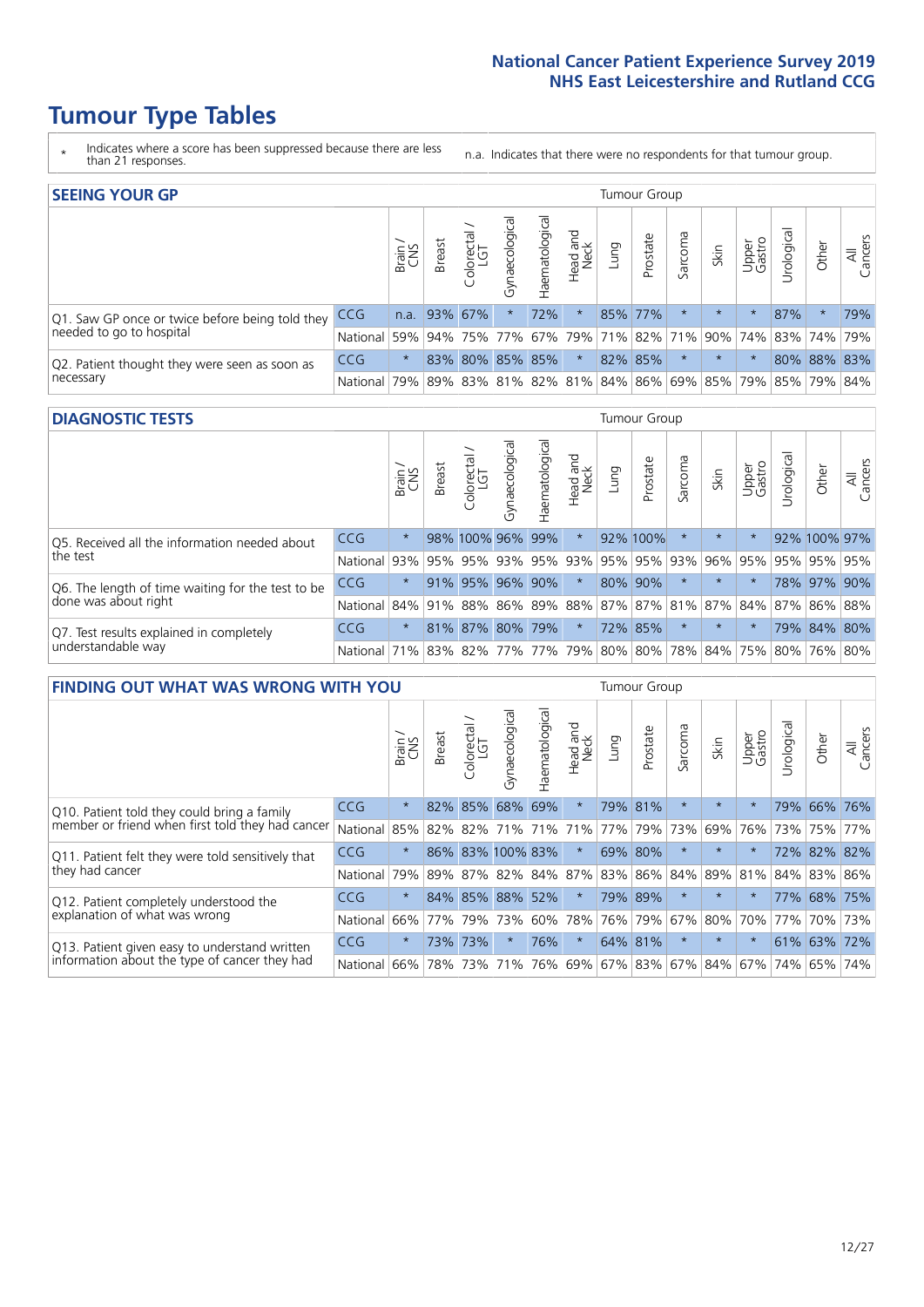# **Tumour Type Tables**

\* Indicates where a score has been suppressed because there are less than 21 responses.

n.a. Indicates that there were no respondents for that tumour group.

| <b>DECIDING THE BEST TREATMENT FOR YOU</b>         |            |         |               |                            |                |                |                        |      | <b>Tumour Group</b> |                                     |         |                 |            |             |                |
|----------------------------------------------------|------------|---------|---------------|----------------------------|----------------|----------------|------------------------|------|---------------------|-------------------------------------|---------|-----------------|------------|-------------|----------------|
|                                                    |            | Brain   | <b>Breast</b> | olorectal<br>LGT<br>$\cup$ | Gynaecological | Haematological | ad and<br>Neck<br>Head | Lung | Prostate            | Sarcoma                             | Skin    | Upper<br>Gastro | Jrological | Other       | All<br>Cancers |
| Q14. Patient felt that treatment options were      | CCG        | $\star$ | 83%           | 94%                        | 95%            | 83%            | $\star$                | 73%  | 88%                 | $\star$                             |         | $\star$         |            | 76% 83% 83% |                |
| completely explained                               | National   | 85%     | 85%           | 85%                        |                | 85% 82%        | 87%                    |      | 84% 83%             | 83%                                 | 89%     | 81%             | 83%        | 79% 83%     |                |
| Q15. Patient felt possible side effects were       | <b>CCG</b> | $\star$ | 74%           | 85%                        | 78%            | 66%            | $\star$                |      | 63% 88%             | $\star$                             |         | $\star$         |            | 68% 76% 74% |                |
| definitely explained in an understandable way      | National   | 69%     | 74%           | 76%                        |                | 75% 69%        | 73%                    |      | 74% 73%             | 73%                                 | 77%     | 72%             | 71%        | 70%         | 73%            |
| Q16. Patient definitely given practical advice and | CCG        | $\star$ |               | 62% 69% 67% 67%            |                |                | $\star$                |      | 48% 84%             | $\star$                             | $\star$ | $\star$         |            | 73% 70% 67% |                |
| support in dealing with side effects of treatment  | National   | 63%     | 70%           | 70%                        |                | 69% 65%        | 70%                    |      | 69% 65%             | 66%                                 | 71%     | 66%             |            | 63% 64%     | 67%            |
| Q17. Patient definitely told about side effects    | CCG        | $\star$ |               | 55% 56% 41% 46%            |                |                | $\ast$                 |      | 50% 81%             | $\ast$                              | $\star$ | $\star$         |            | 47% 56% 54% |                |
| that could affect them in the future               | National   | 62%     | 57%           | 59%                        |                | 56% 51%        | 64%                    |      | 56% 66%             | 54%                                 | 66%     | 53%             |            | 56% 52%     | 57%            |
| Q18. Patient definitely involved as much as they   | <b>CCG</b> | $\star$ |               | 80% 88% 92% 82%            |                |                | $\star$                |      | 71% 85%             | $^\star$                            | $\star$ | $\star$         |            | 80% 88% 83% |                |
| wanted in decisions about care and treatment       | National   | 79%     |               |                            |                |                |                        |      |                     | 81% 83% 81% 80% 81% 81% 84% 81% 87% |         | 79%             | 79%        | 78% 81%     |                |

#### **CLINICAL NURSE SPECIALIST (CNS)** Tumour Group

|                                             |          | Brain           | <b>Breast</b>   | Colorectal<br>LGT | Gynaecologica | శా<br>aematologi | Head and<br>Neck | Lung        | Prostate | Sarcoma | Skin          | Upper<br>Gastro                 | rological | Other       | All<br>Cancers |
|---------------------------------------------|----------|-----------------|-----------------|-------------------|---------------|------------------|------------------|-------------|----------|---------|---------------|---------------------------------|-----------|-------------|----------------|
| Q19. Patient given the name of a CNS who    | CCG      | $\star$         |                 | 94% 89%           | 96%           | 98%              | $\star$          |             | 96% 97%  | $\star$ | $\star$       |                                 |           | 88% 94% 93% |                |
| would support them through their treatment  | National | 95%             | 95%             | 92%               | 95%           | 92%              | 91%              |             | 94% 91%  |         | $ 91\% 91\% $ | 93%                             | 85%       | 89%         | 92%            |
| Q20. Patient found it very or quite easy to | CCG      | $\star$         |                 | 73% 97%           |               | 88%              | $\star$          |             | 96% 88%  |         | $\star$       | $\star$                         |           | 88% 92%     | 87%            |
| contact their CNS                           | National |                 | 86% 84% 88% 85% |                   |               | 87%              |                  | 86% 86% 80% |          |         |               | 86% 90% 85%                     |           | 83% 83%     | 85%            |
| Q21. Patient got understandable answers to  | CCG      | $\star$         |                 | 82% 100%          |               | 93%              | $\star$          |             | 91% 93%  | $\star$ | $\star$       | $\star$                         | 93%       | 88%         | 91%            |
| important questions all or most of the time | National | 82% 87% 89% 86% |                 |                   |               |                  |                  |             |          |         |               | 89% 88% 86% 87% 87% 93% 86% 87% |           | 86%         | 87%            |

| <b>SUPPORT FOR PEOPLE WITH CANCER</b>                                                             |            |         |               |            |                |                |                            |             | Tumour Group |                  |         |                 |           |         |                |
|---------------------------------------------------------------------------------------------------|------------|---------|---------------|------------|----------------|----------------|----------------------------|-------------|--------------|------------------|---------|-----------------|-----------|---------|----------------|
|                                                                                                   |            | Brain   | <b>Breast</b> | Colorectal | Gynaecological | Haematological | and<br><b>Neck</b><br>Head | <b>Lung</b> | Prostate     | arcoma<br>$\sim$ | Skin    | Upper<br>Gastro | Jrologica | Other   | All<br>Cancers |
| Q22. Hospital staff gave information about<br>support or self-help groups for people with         | CCG        | n.a.    | 95%           | 84%        | $\star$        | 91%            | $\star$                    |             | 96% 100%     | $\star$          | $\star$ | $\star$         | 67%       | 75%     | 88%            |
| cancer                                                                                            | National   | 92%     | 92%           | 88%        | 87%            | 86%            | 88%                        | 87%         | 91%          | 86%              | 90%     | 88%             | 81%       | 83%     | 88%            |
| Q23. Hospital staff discussed or gave information<br>about the impact cancer could have on day to | CCG        | $\star$ | 82%           | 79%        | $\star$        | 89%            | $\star$                    | $\star$     | 95%          | $\star$          | $\star$ | $\star$         | $\star$   | 78%     | 84%            |
| day activities                                                                                    | National   | 84%     | 86%           | 85%        | 82%            | 84%            | 84%                        | 83%         | 88%          | 81%              | 86%     | 83%             | 78%       | 79%     | 84%            |
| Q24. Hospital staff gave information on getting                                                   | <b>CCG</b> | $\star$ | 64%           | $\star$    | $\star$        | 69%            | $\ast$                     | 76%         | $\star$      | $\star$          | $\star$ | $\star$         | $\star$   | $\star$ | 62%            |
| financial help or possible benefits                                                               | National   | 78%     | 68%           | 61%        | 66%            | 61%            | 67%                        | 72%         | 55%          | 64%              | 60%     | 64%             | 47%       | 59%     | 63%            |
| Q25. Hospital staff told patient they could get                                                   | <b>CCG</b> | $\star$ | 73%           | 73%        | $\star$        | 85%            | $\star$                    | $\star$     | $\star$      |                  |         | $\star$         | $\star$   | $\ast$  | 79%            |
| free prescriptions                                                                                | National   | 82%     | 81%           | 83%        | 79%            | 87%            | 84%                        | 86%         | 80%          | 78%              | 71%     | 84%             | 73%       | 81%     | 82%            |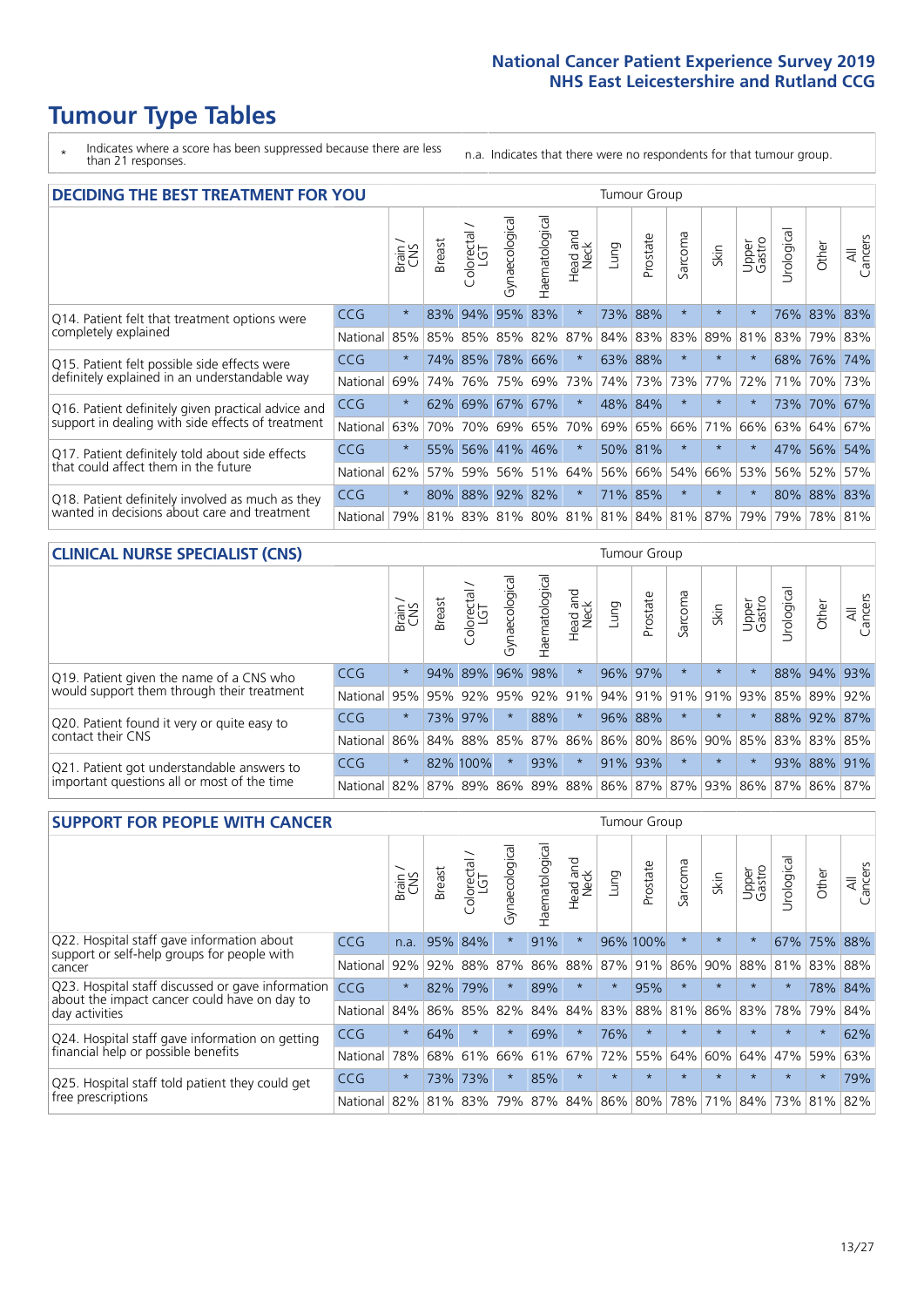# **Tumour Type Tables**

- \* Indicates where a score has been suppressed because there are less than 21 responses.
- n.a. Indicates that there were no respondents for that tumour group.

| <b>OPERATIONS</b>                                |            |              |               |                   |                   |                |                  |             | Tumour Group |         |                             |                 |           |                                                           |                |
|--------------------------------------------------|------------|--------------|---------------|-------------------|-------------------|----------------|------------------|-------------|--------------|---------|-----------------------------|-----------------|-----------|-----------------------------------------------------------|----------------|
|                                                  |            | Brain<br>CNS | <b>Breast</b> | Colorectal<br>LGT | ক<br>Gynaecologic | Haematological | Head and<br>Neck | <b>Gunn</b> | Prostate     | Sarcoma | Skin                        | Upper<br>Gastro | rological | Other                                                     | All<br>Cancers |
| Q27. Beforehand, patient had all the information | CCG        | $\star$      |               |                   | 96% 97% 100%      | $\star$        | $\star$          | $\star$     | $\star$      | $\star$ | $\star$                     | $\star$         | 94%       | $\ast$                                                    | 96%            |
| needed about the operation                       | National   | 96%          | 97%           | 96%               |                   |                |                  |             |              |         |                             |                 |           | 96%   94%   96%   95%   97%   95%   96%   96%   95%   95% | 96%            |
| Q28. Afterwards, staff completely explained how  | <b>CCG</b> | $\star$      |               | 80% 82%           | $\star$           |                | $\star$          | $\star$     | $\star$      | $\star$ | $\star$                     | $\star$         | 66%       | $\star$                                                   | 78%            |
| operation had gone in understandable way         | National   | 76%          |               | 79% 83%           |                   |                | 79%   78%   79%  |             |              |         | 79%   78%   80%   82%   79% |                 |           | 76%   77%                                                 | 79%            |

#### **HOSPITAL CARE AS AN INPATIENT** Tumour Group

|                                                                                                  |              | Brain   | Breast      | Colorectal /<br>LGT | Gynaecological | Haematological | Head and<br>Neck | Lung        | Prostate | Sarcoma | Skin            | Upper<br>Gastro | Urological | Other   | All<br>Cancers |
|--------------------------------------------------------------------------------------------------|--------------|---------|-------------|---------------------|----------------|----------------|------------------|-------------|----------|---------|-----------------|-----------------|------------|---------|----------------|
| Q30. Hospital staff didn't talk in front of patient                                              | CCG          | $\star$ | 88%         | 76%                 | $\star$        | 92%            | $\star$          | $\star$     | $\star$  | $\star$ | $\star$         | $\star$         | 81%        | $\star$ | 83%            |
| as if patient wasn't there                                                                       | National     | 81%     | 86%         | 81%                 | 83%            | 84%            | 83%              | 81%         | 88%      | 86%     | 86%             | 81%             | 83%        | 82%     | 84%            |
| 031. Patient had confidence and trust in all                                                     | CCG          | $\star$ | 82% 91%     |                     |                | 76%            | $\star$          | $\star$     | $\star$  | $\star$ | $\star$         |                 | 74%        | $\star$ | 84%            |
| doctors treating them                                                                            | National     | 82%     |             | 83% 85%             | 83%            | 82%            |                  | 87% 83%     | 89%      | 86%     | 85%             | 81%             | 85%        | 80%     | 84%            |
| Q32. Patient's family or someone close definitely                                                | CCG          | $\star$ | 75%         | 58%                 |                | 62%            | $\star$          | $\star$     | $\star$  | $\star$ | $\star$         | $\star$         | 52%        | $\star$ | 63%            |
| felt able to talk to a doctor                                                                    | National     | 67%     | 72%         | 73%                 | 72%            | 74%            | 75%              | 74%         | 72%      | 71%     | 74%             | 73%             | 71%        | 69%     | 72%            |
| Q33. Patient had confidence and trust in all the                                                 | CCG          | $\star$ |             | 79% 79%             | $\star$        | 74%            | $\star$          | $\star$     | $\star$  | $\star$ | $\star$         | $\star$         | 63%        | $\star$ | 76%            |
| ward nurses treating them                                                                        | National     | 72%     | 73%         | 72%                 | 71%            | 77%            | 75%              | 77%         | 79%      | 74%     | 75%             | 73%             | 77%        | 69%     | 74%            |
| Q34. Patient thought there were always or nearly                                                 | CCG          | $\star$ | 77%         | 67%                 | $\star$        | 55%            | $\star$          | $\star$     | $\star$  | $\star$ | $\star$         | $\star$         | 59%        | $\star$ | 64%            |
| always enough nurses on duty to care for them                                                    | National     | 68%     | 64%         | 62%                 | 63%            | 63%            | 65%              | 68%         | 72%      | 65%     | 70%             | 65%             | 66%        | 60%     | 64%            |
| Q35. All hospital staff asked patient what name                                                  | CCG          | $\star$ | 74% 82%     |                     |                | 76%            | $\star$          | $\star$     | $\star$  | $\star$ | $\star$         | $\star$         | 81%        | $\star$ | 80%            |
| they prefer to be called by                                                                      | National     | 68%     | 62%         | 74%                 | 65%            | 72%            | 71%              | 76%         | 72%      | 74%     | 70%             | 78%             | 76%        | 69%     | 71%            |
| Q36. Patient always given enough privacy when                                                    | CCG          | $\star$ | 86% 91%     |                     | $\star$        | 87%            | $\star$          | $\star$     | $\star$  | $\star$ | $\star$         |                 | 74%        | $\star$ | 86%            |
| discussing condition or treatment                                                                | National     | 78%     |             | 84% 85%             | 81%            |                |                  | 86% 87% 84% | 88%      | 84%     | 84%             | 84%             | 85%        | 82%     | 85%            |
| Q37. Patient definitely found hospital staff to                                                  | CCG          | $\star$ | 60%         | 57%                 | $\star$        | 60%            | $\star$          | $\star$     | $\star$  | $\star$ | n.a.            |                 | 44%        | $\star$ | 54%            |
| discuss worries or fears during their inpatient visit                                            | National     | 45%     |             | 51% 55%             | 51%            |                | 56% 52%          | 49%         | 53%      | 54%     | 51%             | 53%             | 49%        | 46%     | 52%            |
| Q38. Hospital staff definitely did everything they                                               | CCG          | $\star$ | 93% 88%     |                     | $\star$        | 70%            | $\star$          | $\star$     | $\star$  | $\star$ | n.a.            | $\star$         | 90%        | $\star$ | 85%            |
| could to help control pain                                                                       | National     | 85%     | 83%         | 84%                 | 82%            | 82%            | 80%              | 84%         | 85%      | 83%     | 85%             | 82%             | 81%        | 82%     | 83%            |
| Q39. Patient always felt they were treated with                                                  | CCG          | $\star$ | 86% 85%     |                     | $\star$        | 89%            | $\star$          | $\star$     | $\star$  | $\star$ | $\star$         |                 | 84%        | $\star$ | 89%            |
| respect and dignity while in hospital                                                            | National     | 85%     | 87% 87%     |                     | 85%            |                |                  | 89% 87% 88% | 91%      | 89%     | 89%             | 88%             |            | 90% 86% | 88%            |
| Q40. Patient given clear written information<br>about what should or should not do after leaving | CCG          | $\star$ | 100% 97%    |                     |                | 89%            | $\star$          | $\star$     | $\star$  | $\star$ | $\star$         | $\star$         | 87%        | $\star$ | 91%            |
| hospital                                                                                         | National     | 80%     | 89% 86%     |                     | 86%            |                |                  | 83% 87% 82% | 91%      | 85%     | 90%             | 82%             | 87%        | 83%     | 86%            |
| Q41. Hospital staff told patient who to contact<br>if worried about condition or treatment after | CCG          | $\star$ | 100% 94%    |                     | $\star$        | 100%           | $\star$          | $\star$     | $\star$  | $\star$ | $\star$         | $\star$         | 97%        | $\star$ | 98%            |
| leaving hospital                                                                                 | National 94% |         | 95% 95% 93% |                     |                |                |                  | 96% 93% 92% |          |         | 96% 94% 95% 92% |                 |            | 92% 93% | 94%            |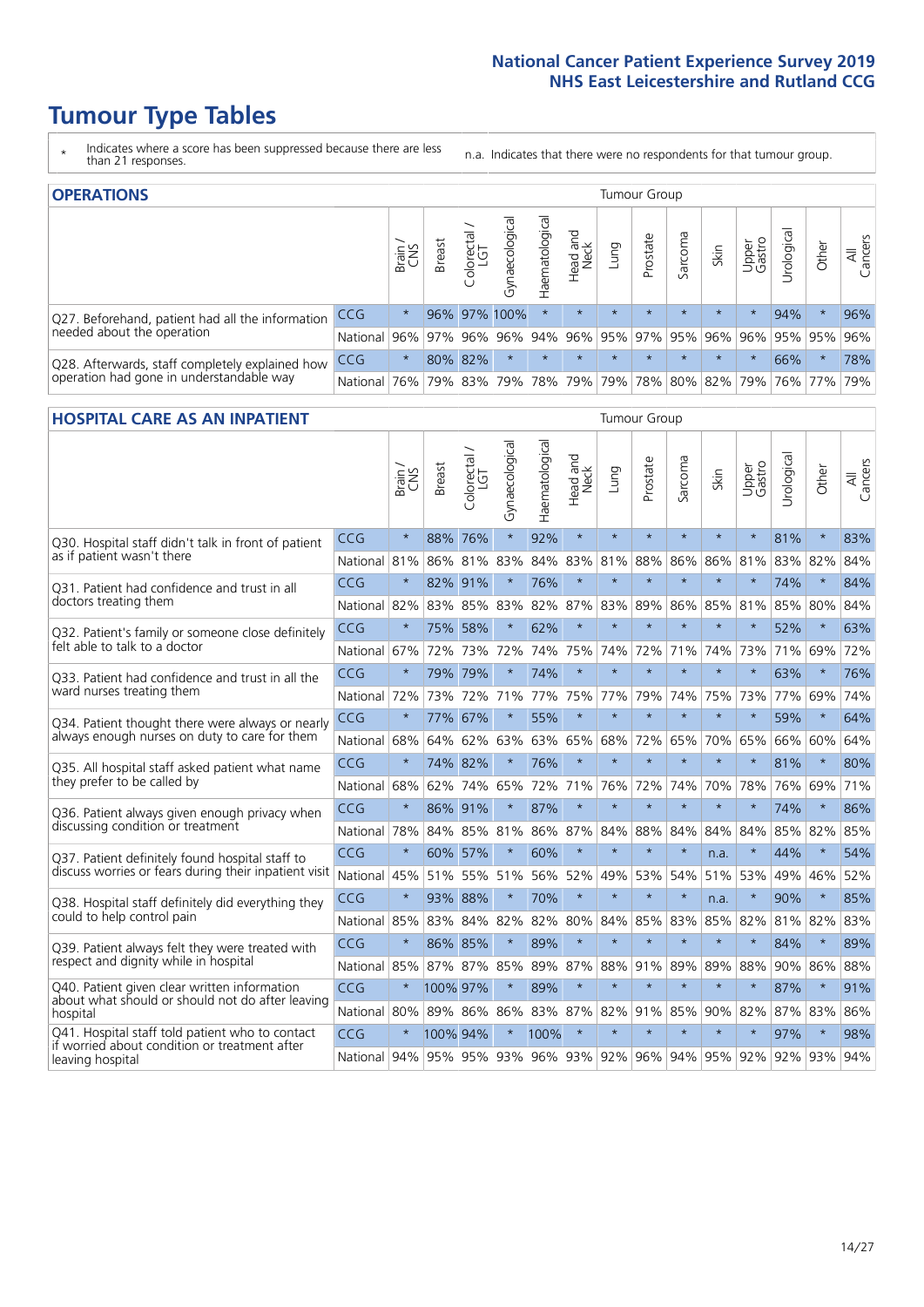# **Tumour Type Tables**

- \* Indicates where a score has been suppressed because there are less than 21 responses.
- n.a. Indicates that there were no respondents for that tumour group.

| <b>HOSPITAL CARE AS A DAY PATIENT / OUTPATIENT</b>                                     |            |         |               |                                                 |                |                |                        |         |          |              | <b>Tumour Group</b> |                 |            |              |                |  |  |  |  |
|----------------------------------------------------------------------------------------|------------|---------|---------------|-------------------------------------------------|----------------|----------------|------------------------|---------|----------|--------------|---------------------|-----------------|------------|--------------|----------------|--|--|--|--|
|                                                                                        |            | Brain   | <b>Breast</b> | $\overline{\phantom{0}}$<br>Colorectal /<br>LGT | Gynaecological | Haematological | ad and<br>Neck<br>Head | Lung    | Prostate | arcoma<br>ιñ | Skin                | Upper<br>Gastro | Urological | Other        | All<br>Cancers |  |  |  |  |
| Q43. Patient definitely found hospital staff to                                        | <b>CCG</b> | $\star$ | 58%           | 68%                                             | $\star$        | 78%            | $\star$                | 62%     | 85%      | $\star$      | $\star$             | $\star$         | 57%        | 68%          | 68%            |  |  |  |  |
| discuss worries or fears during their outpatient or<br>day case visit                  | National   | 66%     | 68%           | 73%                                             | 70%            | 73%            | 72%                    | 70%     | 74%      | 72%          | 72%                 | 71%             | 67%        | 68%          | 71%            |  |  |  |  |
| Q44. Cancer doctor had the right documents at<br>patient's last outpatient appointment | <b>CCG</b> | $\star$ |               | 98% 100%                                        |                | 99%            | $\star$                | 96%     | 97%      | $\ast$       |                     |                 |            | 93% 100% 98% |                |  |  |  |  |
|                                                                                        | National   | 94%     | 96%           | 96%                                             | 96%            | 97%            | 96%                    | 96%     | 96%      | 96%          | 96%                 | 94%             | 96%        | 95%          | 96%            |  |  |  |  |
| Q46. Beforehand patient completely had                                                 | CCG        | n.a.    | 84%           | $\star$                                         | $\star$        | $\star$        | $\star$                | $\star$ | $\star$  | n.a.         |                     | $\star$         | $\star$    | $\ast$       | 88%            |  |  |  |  |
| all information needed about radiotherapy<br>treatment                                 | National   | 91%     | 88%           | 83%                                             | 88%            | 84%            | 86%                    | 86%     | 88%      | 88%          | 84%                 | 86%             | 83%        | 84%          | 86%            |  |  |  |  |
| Q47. Patient completely given understandable                                           | <b>CCG</b> | n.a.    | 58%           | $\star$                                         |                |                | $\star$                | $\star$ | $\star$  | n.a.         | $\star$             | $\star$         | ÷          | $\ast$       | 68%            |  |  |  |  |
| information about whether radiotherapy was<br>working                                  | National   | 56%     | 60%           | 57%                                             | 61%            | 62%            | 63%                    | 59%     | 60%      | 67%          | 57%                 | 52%             | 59%        | 59%          | 60%            |  |  |  |  |
| Q49. Beforehand patient completely had all                                             | CCG        | $\star$ | 74%           | 96%                                             | $\star$        | 97%            | $\star$                | $\star$ | $\star$  | $\star$      | n.a.                | $\star$         | $\star$    | 91%          | 89%            |  |  |  |  |
| information needed about chemotherapy<br>treatment                                     | National   | 80%     | 82%           | 86%                                             | 87%            | 85%            | 79%                    | 84%     | 86%      | 86%          | 90%                 | 84%             | 85%        | 85%          | 84%            |  |  |  |  |
| Q50. Patient given enough information about                                            | <b>CCG</b> | $\star$ | 50%           | 76%                                             | $\star$        | 84%            | $\star$                | $\star$ | $\star$  | $\star$      | n.a.                |                 | $\star$    | 65%          | 69%            |  |  |  |  |
| whether chemotherapy was working in a<br>completely understandable way                 | National   | 54%     | 62%           | 64%                                             | 68%            | 75%            |                        | 57% 67% | 66%      | 71%          | 79%                 | 61%             | 68%        | 69%          | 68%            |  |  |  |  |

#### **HOME CARE AND SUPPORT** Tumour Group

|                                                                                                                   |            | Brain   | <b>Breast</b> | Colorectal<br>LGT | ᢛ<br>Gynaecologic | Haematological | ad and<br>Neck<br>Head | Lung    | Prostate | Sarcoma | Skin    | Upper<br>Gastro | Urological | Other   | All<br>Cancers |
|-------------------------------------------------------------------------------------------------------------------|------------|---------|---------------|-------------------|-------------------|----------------|------------------------|---------|----------|---------|---------|-----------------|------------|---------|----------------|
| Q51. Hospital staff definitely gave family or<br>someone close all the information needed to<br>help care at home | <b>CCG</b> | $\star$ |               | 57% 67%           | 48%               | 62%            | $\star$                |         | 68% 74%  |         | $\star$ | $\star$         |            | 69% 63% | 62%            |
|                                                                                                                   | National   | 58%     |               | 58% 63%           | 57%               | 62%            | 67%                    | 59%     | 61%      |         | 62% 65% | 60%             | 59%        | 55%     | 60%            |
| Q52. Patient definitely given enough support<br>from health or social services during treatment                   | <b>CCG</b> | $\star$ |               | 50% 74%           | $\star$           | 59%            | $\star$                | $\star$ | $\star$  |         | $\star$ | $\star$         | 59%        | $\ast$  | 58%            |
|                                                                                                                   | National   | 42%     | 52%           | 60%               |                   | 45% 51%        | 59%                    | 50%     | 48%      |         | 53% 57% | 54%             | 48% 51%    |         | 52%            |
| Q53. Patient definitely given enough support<br>from health or social services after treatment                    | <b>CCG</b> | $\star$ | 32%           |                   | $\star$           | 35%            | $\star$                | $\star$ | $\star$  | $\star$ | n.a.    | $\star$         | $\star$    | $\star$ | 45%            |
|                                                                                                                   | National   | 39%     |               | 41% 53%           | 39%               | 43%            | 56%                    | 40%     | 46%      | 48% 59% |         | 47%             | 44%        | 44%     | 45%            |

| <b>CARE FROM YOUR GENERAL PRACTICE</b>                                                                     |              |               |               |                   |                                                         |                | Tumour Group     |      |                     |         |         |                 |           |              |                |
|------------------------------------------------------------------------------------------------------------|--------------|---------------|---------------|-------------------|---------------------------------------------------------|----------------|------------------|------|---------------------|---------|---------|-----------------|-----------|--------------|----------------|
|                                                                                                            |              | Brain.<br>CNS | <b>Breast</b> | Colorectal<br>LGT | Gynaecological                                          | Haematological | Head and<br>Neck | Lung | Prostate            | Sarcoma | Skin    | Upper<br>Gastro | Urologica | Other        | All<br>Cancers |
| Q54. GP given enough information about<br>patient's condition and treatment                                | <b>CCG</b>   | $\star$       |               |                   | 97% 100% 100% 95%                                       |                | $\star$          |      | 100%100%            | $\star$ | $\star$ | $\star$         |           | 97% 100% 98% |                |
|                                                                                                            | National 91% |               |               |                   | 96% 95% 95% 96% 94% 94% 96% 94% 96% 93% 93% 95% 94% 95% |                |                  |      |                     |         |         |                 |           |              |                |
| Q55. General practice staff definitely did<br>everything they could to support patient during<br>treatment | <b>CCG</b>   | $\star$       |               | 63% 84%           | $\star$                                                 | 53%            | $\star$          |      | 68% 63%             | $\star$ | $\star$ | $\star$         |           | 57% 60% 61%  |                |
|                                                                                                            | National 55% |               |               | 58% 59%           | 56%                                                     |                | 56% 59%          |      | 56% 64% 56% 65% 59% |         |         |                 |           | 59% 55% 58%  |                |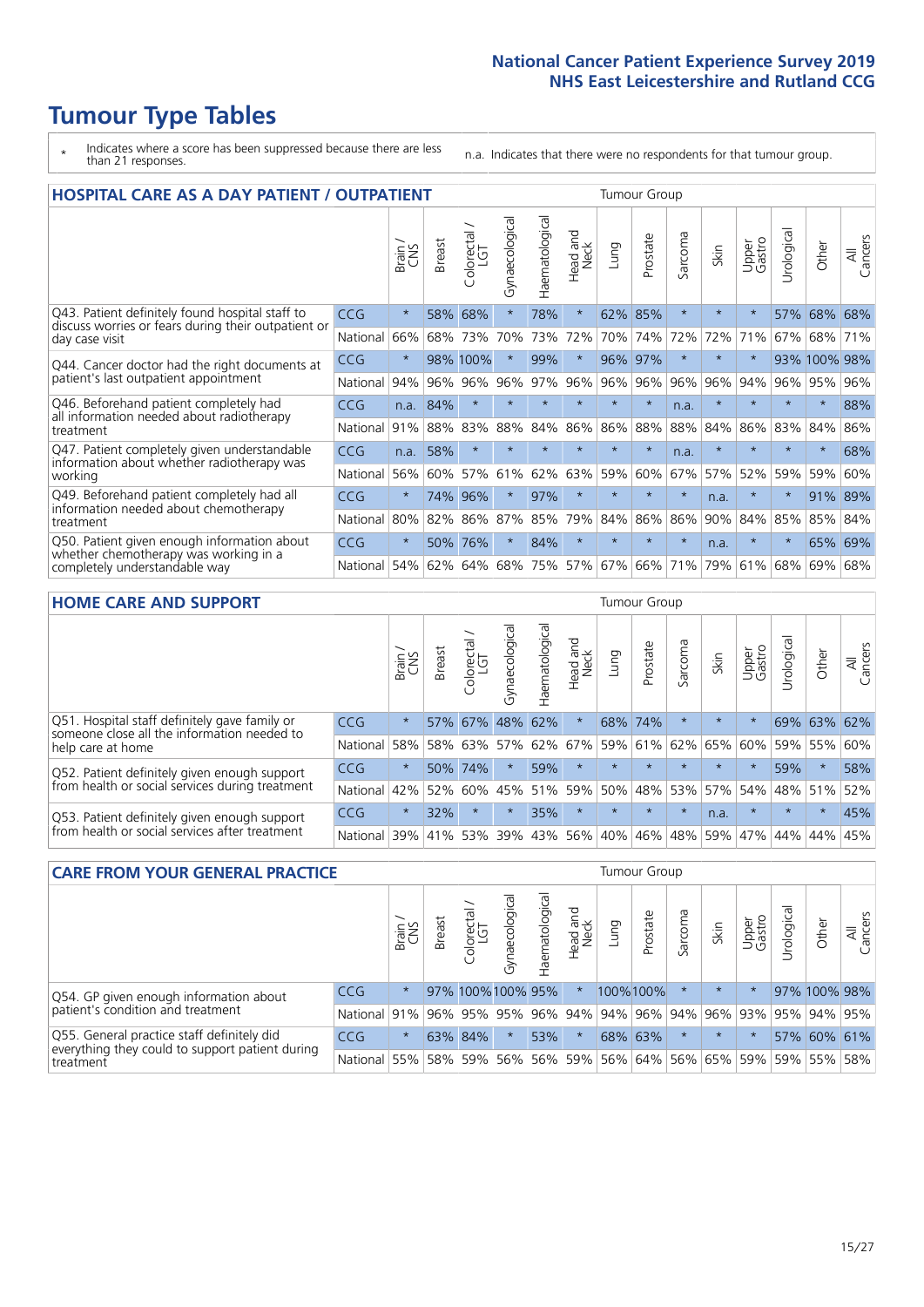# **Tumour Type Tables**

- \* Indicates where a score has been suppressed because there are less than 21 responses.
- n.a. Indicates that there were no respondents for that tumour group.

|  | <b>YOUR OVERALL NHS CARE</b> |  |  |
|--|------------------------------|--|--|
|--|------------------------------|--|--|

| <b>YOUR OVERALL NHS CARE</b>                                    |            |         |        |                        |                |                |                  | <b>Tumour Group</b> |          |               |         |                 |           |         |                |  |
|-----------------------------------------------------------------|------------|---------|--------|------------------------|----------------|----------------|------------------|---------------------|----------|---------------|---------|-----------------|-----------|---------|----------------|--|
|                                                                 |            | Brain   | Breast | olorectal.<br>LGT<br>Û | Gynaecological | Haematological | Head and<br>Neck | Lung                | Prostate | arcoma<br>آرا | Skin    | Upper<br>Gastro | Urologica | Other   | All<br>Cancers |  |
| Q56. Different people treating and caring for                   | <b>CCG</b> | $\star$ | 72%    | 81%                    | 71%            | 76%            | $\star$          | 69% 79%             |          | $\star$       | $\star$ |                 | 62%       | 68%     | 73%            |  |
| patient always work well together to give best<br>possible care | National   | 60%     | 73%    | 73%                    | 69%            | 75%            | 73%              | 73%                 | 75%      | 70%           | 79%     | 69%             | 74%       | 68%     | 73%            |  |
| Q57. Patient given a care plan                                  | CCG        | $\star$ | 41%    | 54%                    |                | 40%            | $\star$          | 24% 35%             |          | $\star$       | $\star$ |                 |           | 24% 26% | 37%            |  |
|                                                                 | National   | 36%     | 41%    | 40%                    | 34%            | 36%            | 39%              | 36% 40%             |          | 34%           | 44%     | 36%             |           | 33% 31% | 38%            |  |
| Q58. Overall the administration of care was good                | <b>CCG</b> | $\star$ | 94%    | 90%                    | 92%            | 92%            | $\ast$           | 90% 88%             |          | $\star$       | $\ast$  |                 |           | 85% 82% | 90%            |  |
| or very good                                                    | National   | 85%     | 90%    | 88%                    | 87%            | 91%            | 90%              | 90%                 | 88%      | 88%           | 90%     | 86%             | 85%       | 87%     | 89%            |  |
| Q59. Patient felt length of time for attending                  | CCG        | $\star$ | 62%    | 69%                    | 65%            | 50%            | $\ast$           | 55% 91%             |          | $\star$       | $\star$ |                 | 72%       | 67%     | 64%            |  |
| clinics and appointments for cancer was about<br>right          | National   | 58%     | 68%    | 73%                    | 66%            | 66%            | 71%              | 71% 76%             |          | 68%           | 73%     | 66%             | 75%       | 64%     | 69%            |  |
| Q60. Someone discussed with patient whether                     | <b>CCG</b> | $\star$ | 27%    | 35%                    | 33%            | 49%            | $\ast$           | 35% 35%             |          | $\ast$        | $\ast$  |                 |           | 23% 48% | 34%            |  |
| they would like to take part in cancer research                 | National   | 42%     | 30%    | 32%                    | 31%            | 33%            | 21%              |                     | 34% 31%  | 36%           | 20%     | 36%             | 21%       | 32%     | 30%            |  |
| Q61. Patient's average rating of care scored from               | <b>CCG</b> | $\star$ | 8.8    | 8.9                    | 8.8            | 8.8            | $\ast$           | 8.7                 | 8.8      | $\star$       | $\star$ | $\star$         | 8.6       | 8.9     | 8.8            |  |
| very poor to very good                                          | National   | 8.6     | 8.9    | 8.8                    | 8.7            | 8.9            | 8.8              | 8.8                 | 8.8      | 8.8           | 8.9     | 8.7             | 8.7       | 8.7     | 8.8            |  |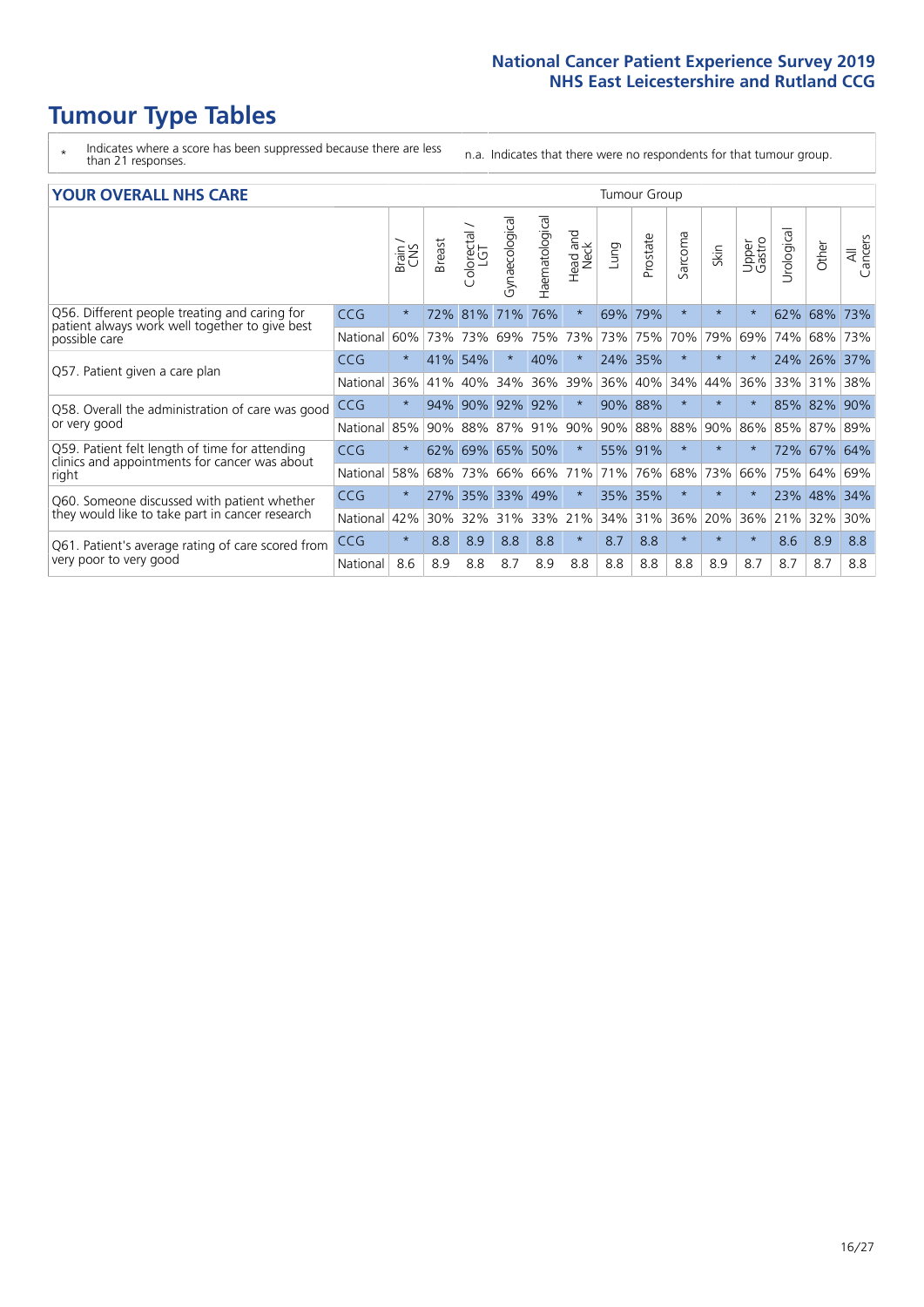### **Year on Year Charts**





#### **DIAGNOSTIC TESTS**





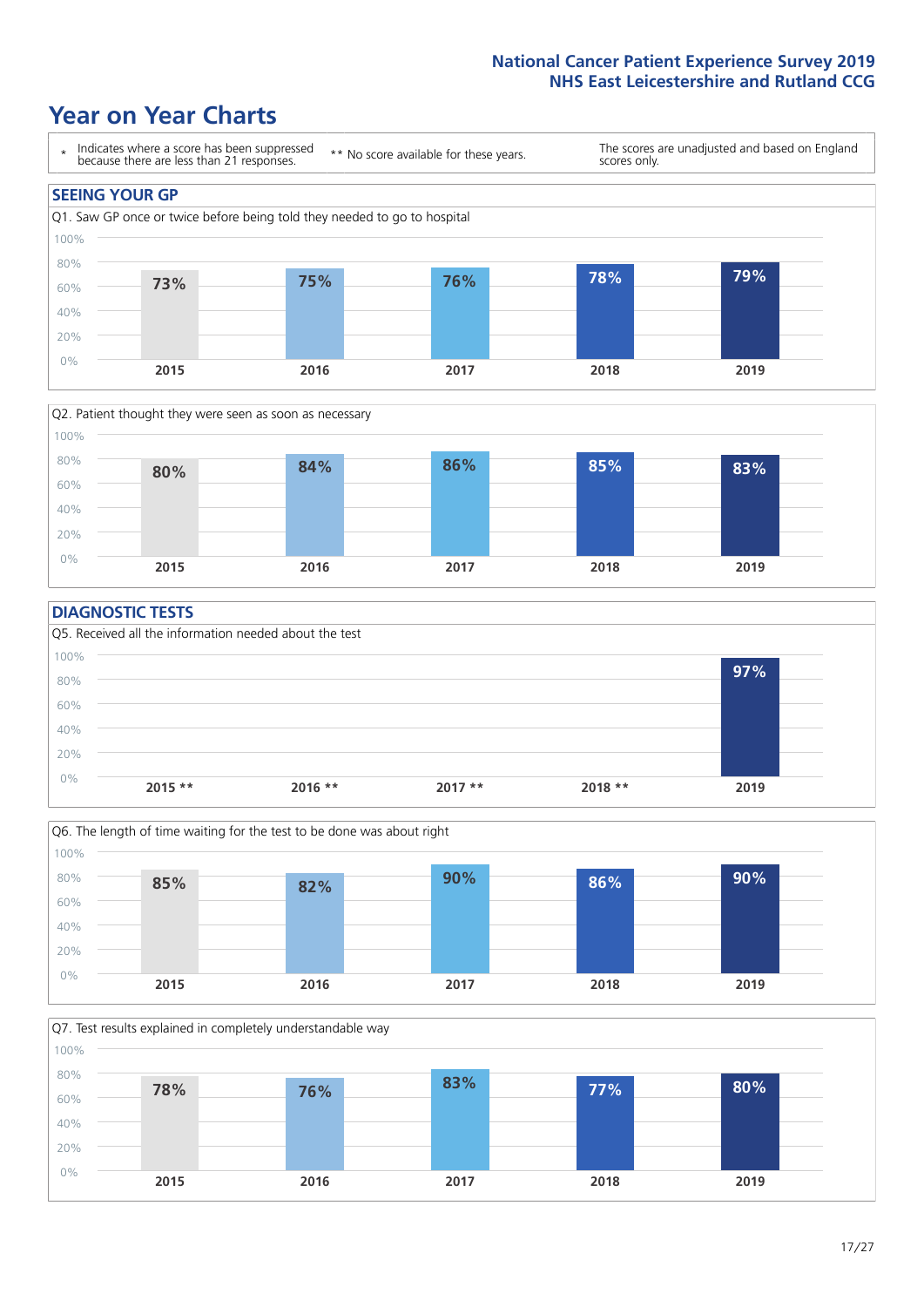### **Year on Year Charts**









#### **DECIDING THE BEST TREATMENT FOR YOU**

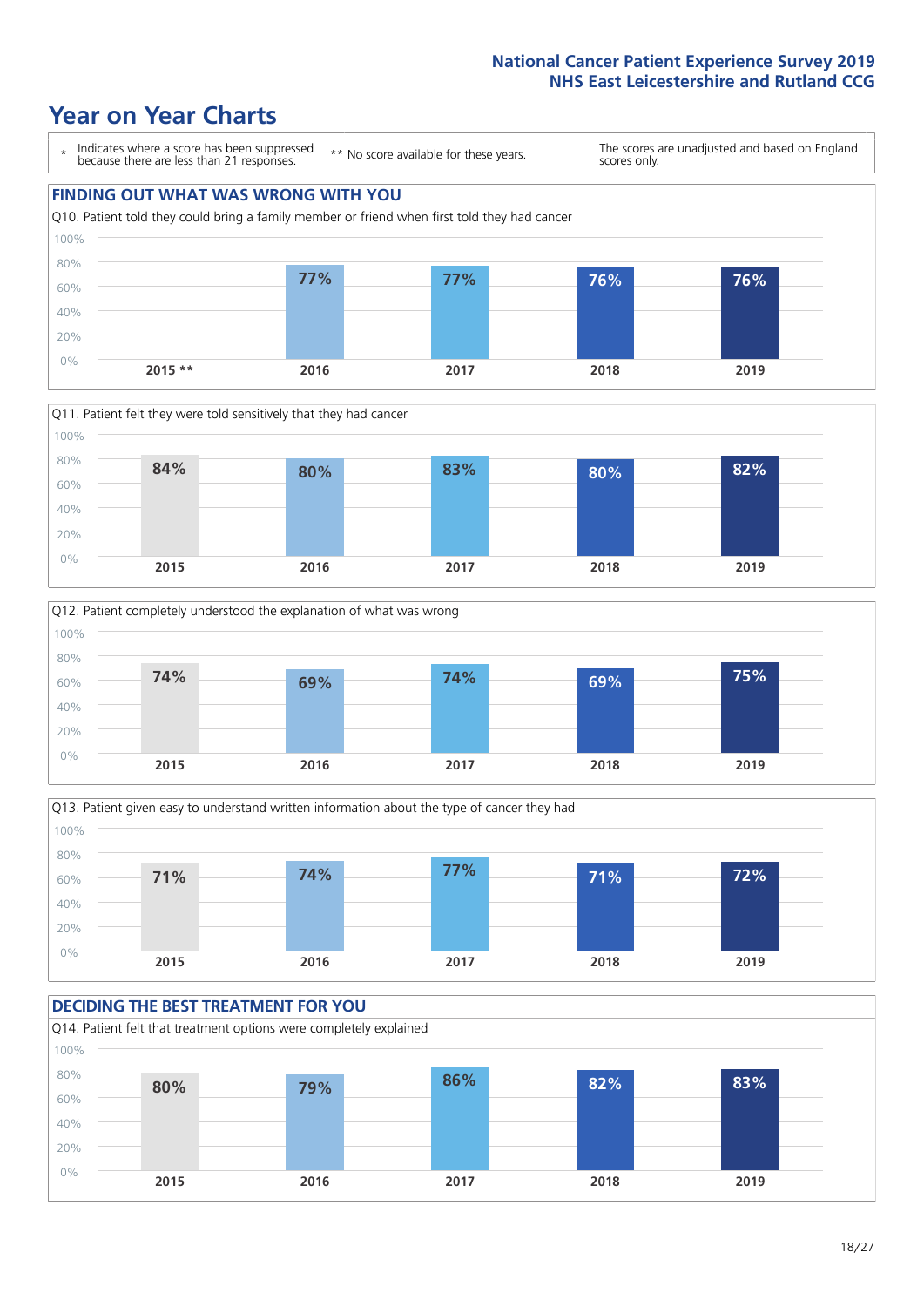## **Year on Year Charts**







Q18. Patient definitely involved as much as they wanted in decisions about care and treatment  $0%$ 20% 40% 60% 80% 100% **2015 \*\* 2016 \*\* 2017 \*\* 2018 \*\* 2019 83%**

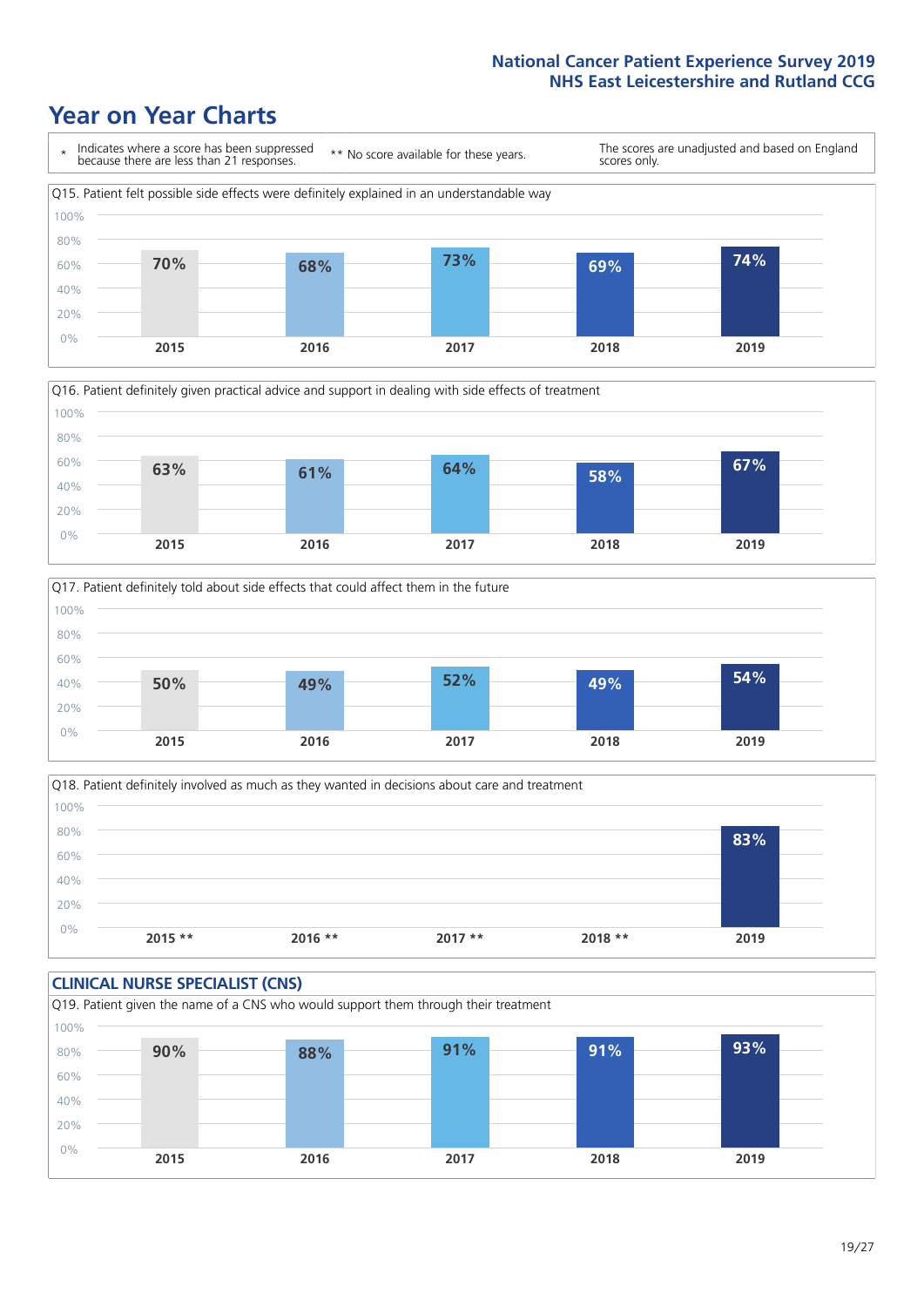### **Year on Year Charts**









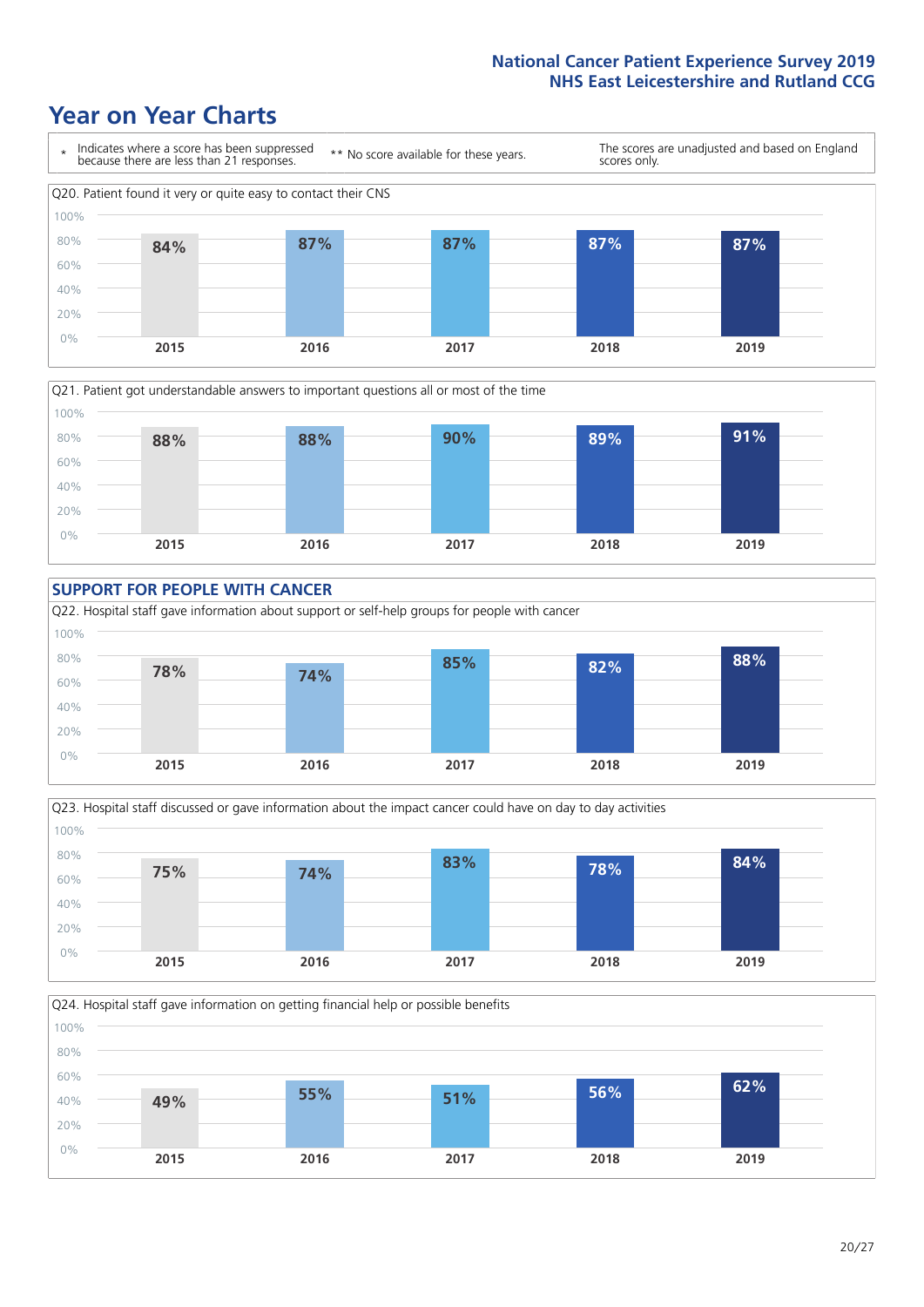### **Year on Year Charts**



#### **OPERATIONS**





#### **HOSPITAL CARE AS AN INPATIENT** Q30. Hospital staff didn't talk in front of patient as if patient wasn't there 0% 20% 40% 60% 80% 100% **2015 \*\* 2016 \*\* 2017 \*\* 2018 \*\* 2019 83%**

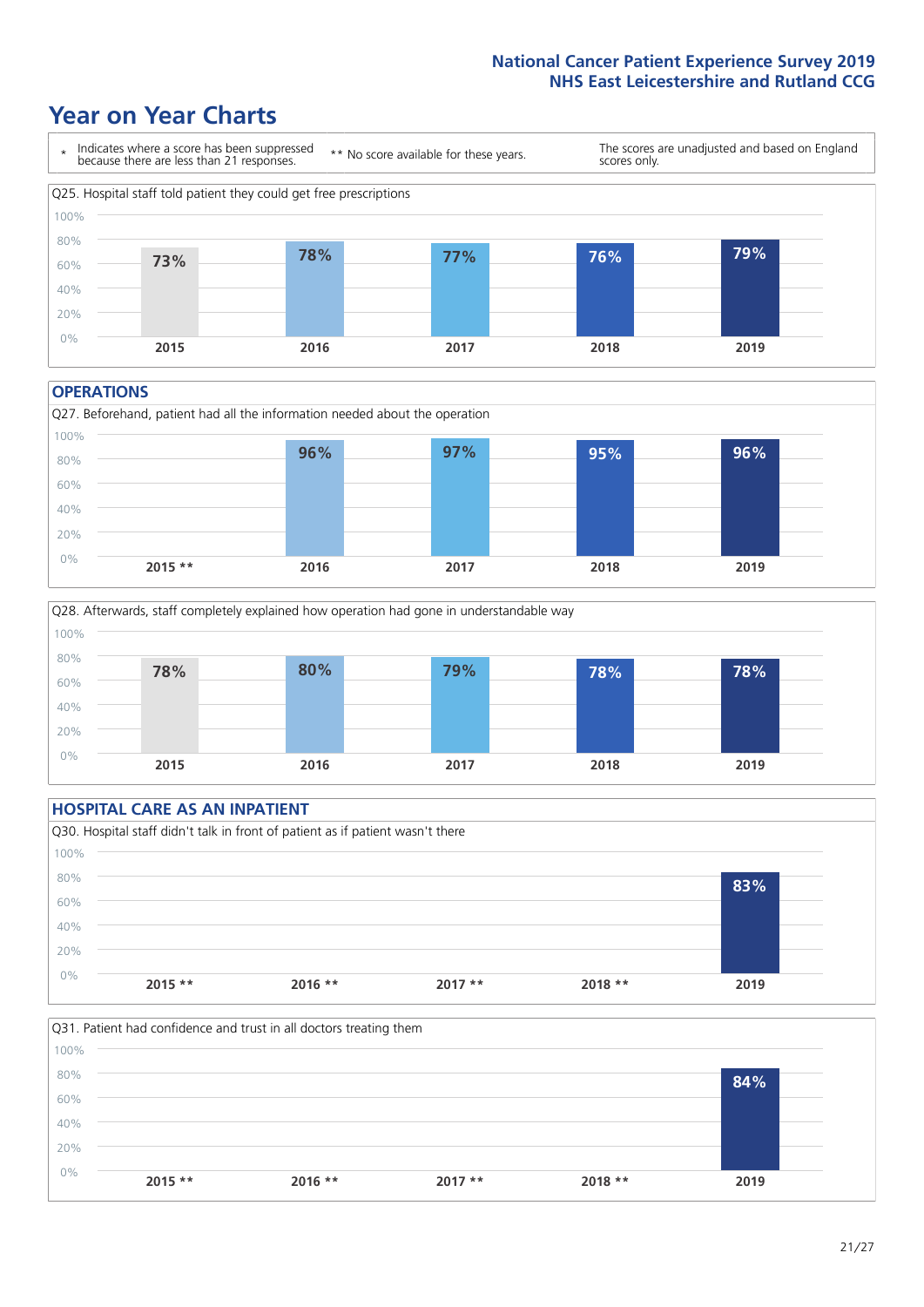### **Year on Year Charts**









![](_page_21_Figure_6.jpeg)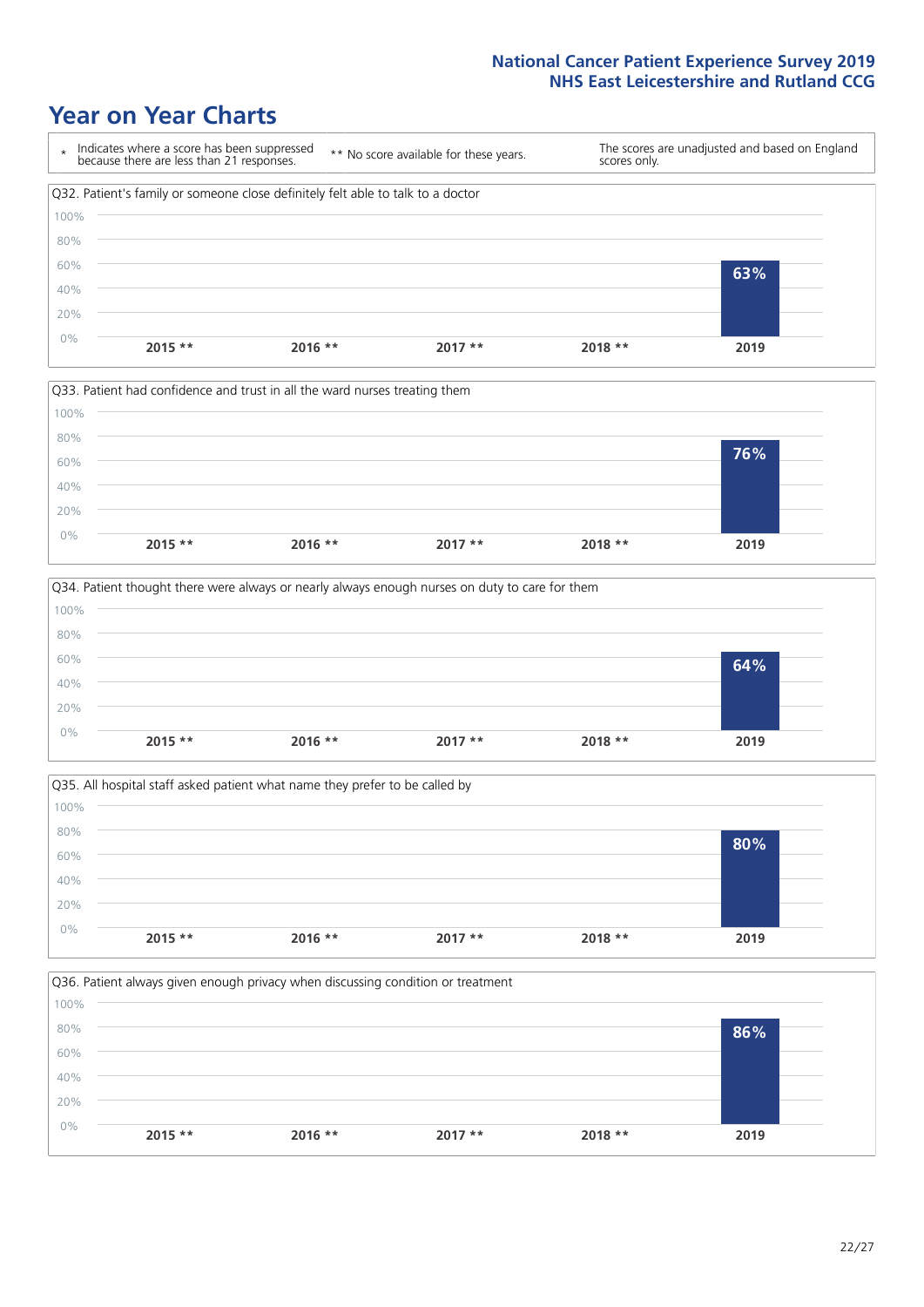## **Year on Year Charts**

![](_page_22_Figure_2.jpeg)

![](_page_22_Figure_3.jpeg)

![](_page_22_Figure_4.jpeg)

![](_page_22_Figure_5.jpeg)

![](_page_22_Figure_6.jpeg)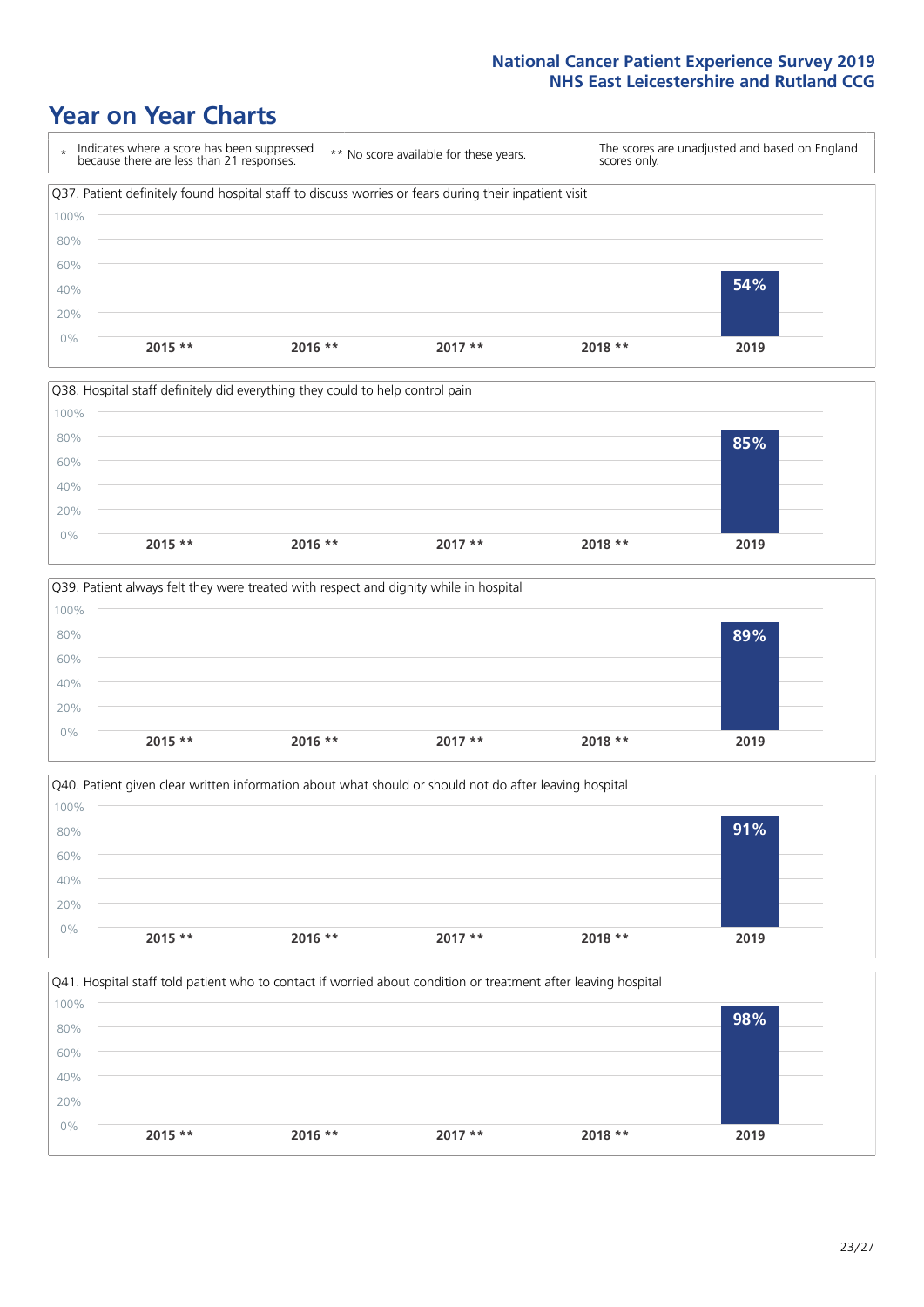### **Year on Year Charts**

\* Indicates where a score has been suppressed because there are less than 21 responses.

\*\* No score available for these years.

The scores are unadjusted and based on England scores only.

#### **HOSPITAL CARE AS A DAY PATIENT / OUTPATIENT**

![](_page_23_Figure_6.jpeg)

![](_page_23_Figure_7.jpeg)

![](_page_23_Figure_8.jpeg)

![](_page_23_Figure_9.jpeg)

Q49. Beforehand patient completely had all information needed about chemotherapy treatment

![](_page_23_Figure_11.jpeg)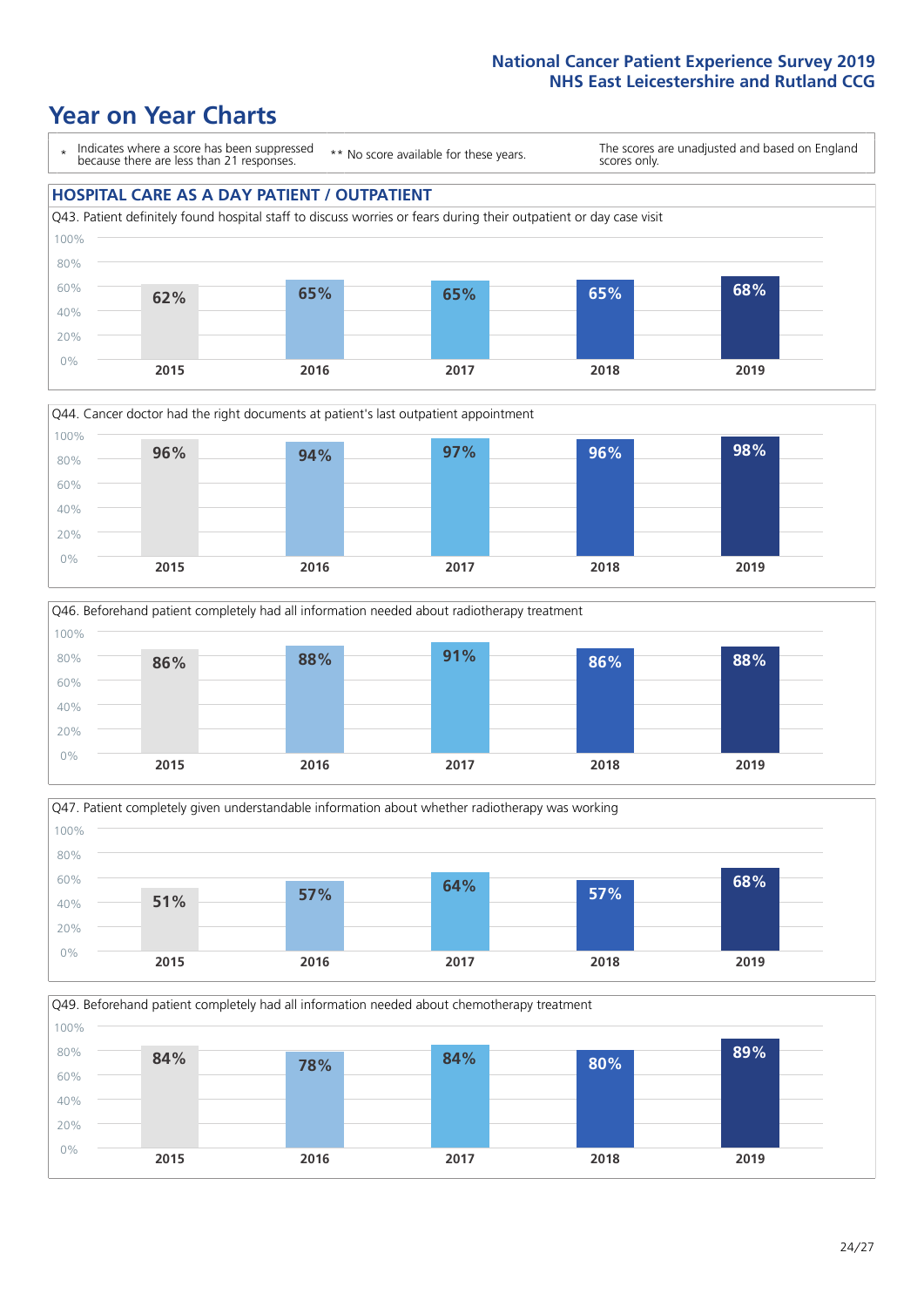### **Year on Year Charts**

![](_page_24_Figure_2.jpeg)

#### **HOME CARE AND SUPPORT**

![](_page_24_Figure_4.jpeg)

![](_page_24_Figure_5.jpeg)

![](_page_24_Figure_6.jpeg)

![](_page_24_Figure_7.jpeg)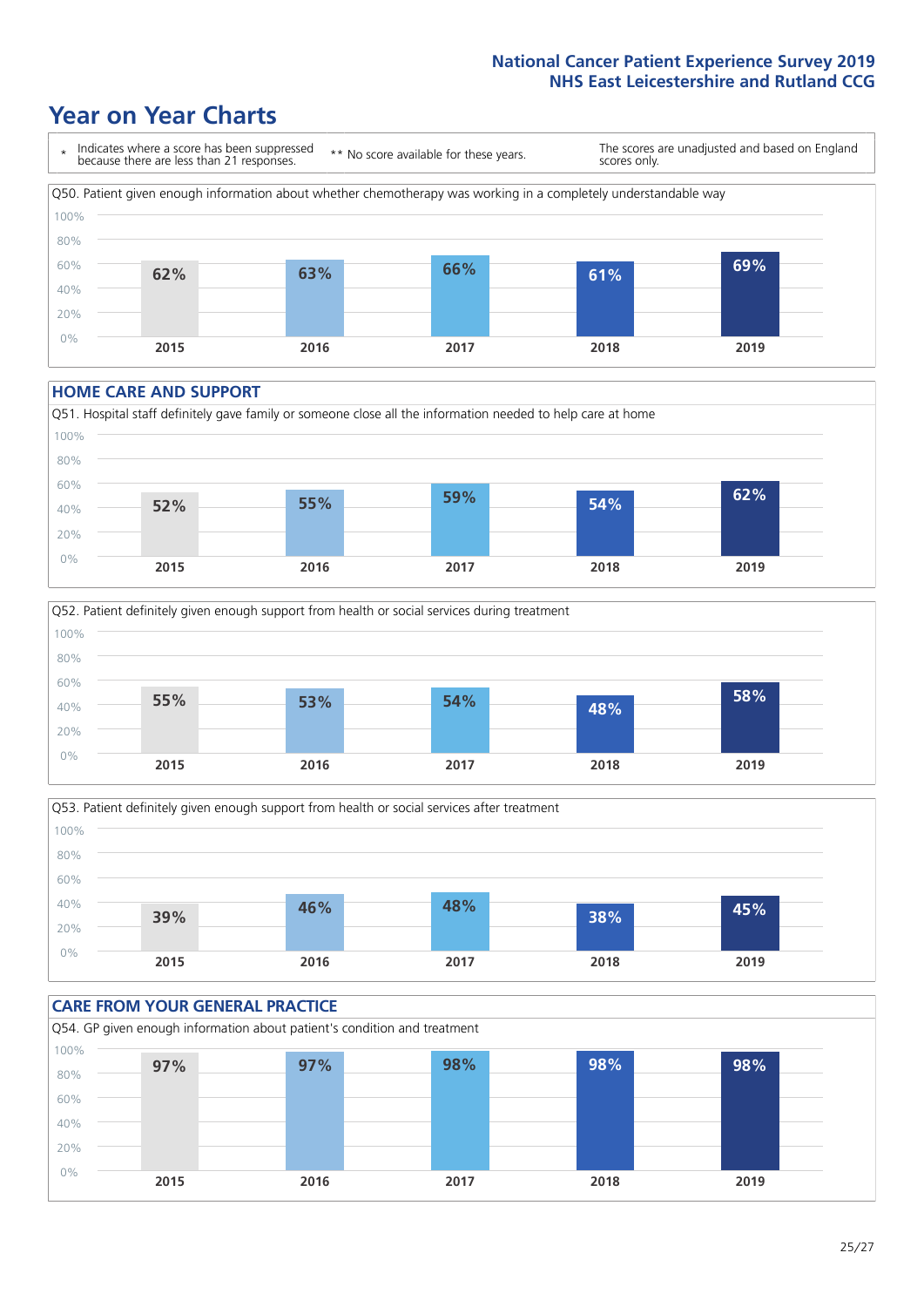## **Year on Year Charts**

![](_page_25_Figure_2.jpeg)

#### **YOUR OVERALL NHS CARE**

![](_page_25_Figure_4.jpeg)

![](_page_25_Figure_5.jpeg)

![](_page_25_Figure_6.jpeg)

Q59. Patient felt length of time for attending clinics and appointments for cancer was about right

![](_page_25_Figure_8.jpeg)